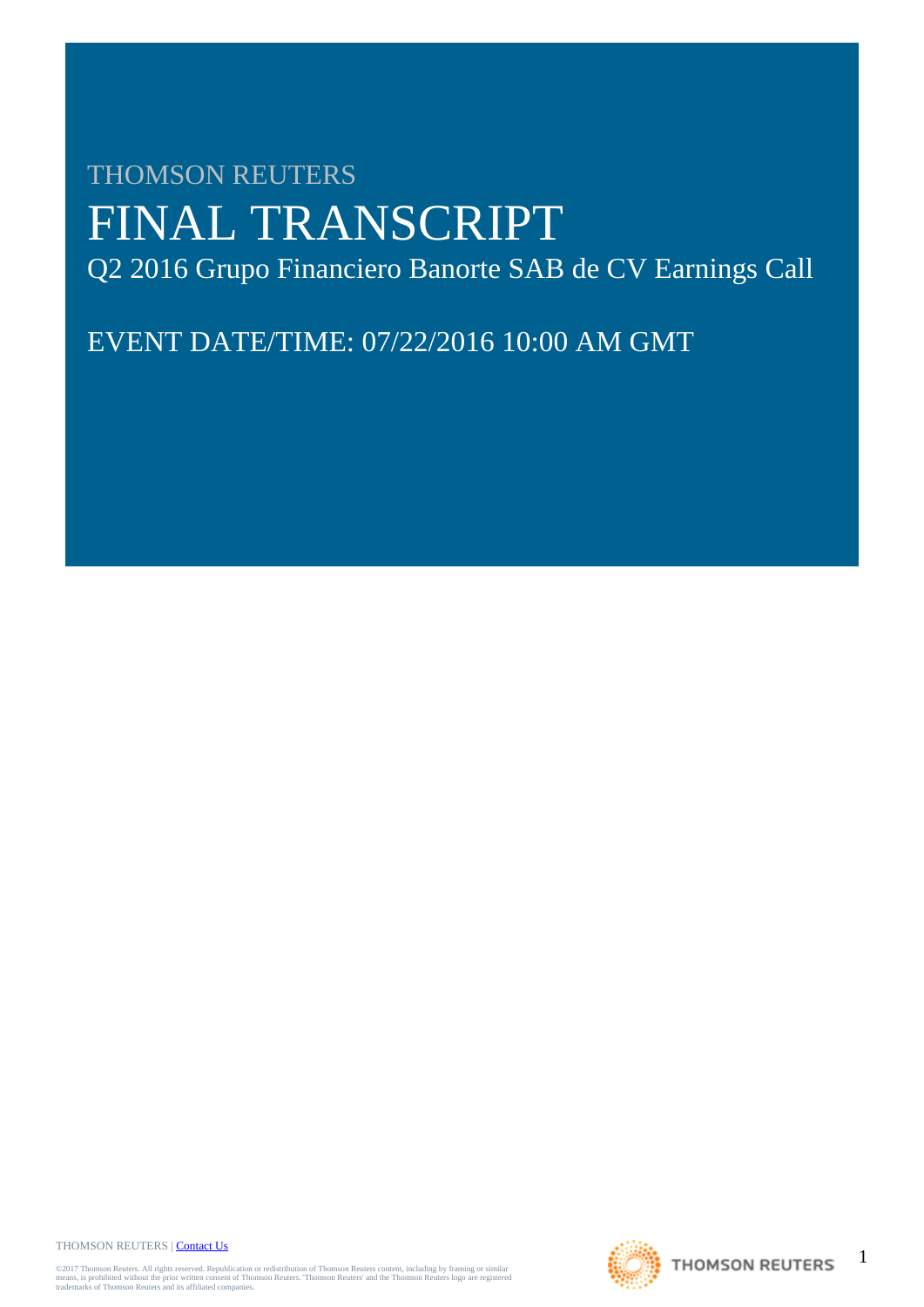### **CORPORATE PARTICIPANTS**

**Ursula Wilhelm** Grupo Financiero Banorte SAB de CV - Head of IR **Marcos Ramirez** Grupo Financiero Banorte SAB de CV - CEO **Fernando Solis** Grupo Financiero Banorte SAB de CV - Managing Director - Long Term Savings **Rafael Arana de la Garza** Grupo Financiero Banorte SAB de CV - CFO **Gabriel Casillas Olvera** Grupo Financiero Banorte SAB de CV - Chief Economist **Guillermo Chavez** Grupo Financiero Banorte SAB de CV - Chief Risk and Credit Officer **Carlos Martinez** Grupo Financiero Banorte SAB de CV - Head of Retail Banking **Manuel Antonio Romo Villafuerte** Grupo Financiero Banorte SAB de CV - Managing Director - Payment Methods **Alejandro Eric Faesi Puente** Grupo Financiero Banorte SAB de CV - Head of Global Markets & Institutional Sales

# **CONFERENCE CALL PARTICIPANTS**

**Philip Finch UBS - Analyst Jason Nolan** Scotiabank - Analyst **Tito Labarta** Deutsche Bank - Analyst **Carlos Macedo** Goldman Sachs - Analyst **Mario Pierry** Bank of America Merrill Lynch - Analyst **Carlos Rivera** Citi - Analyst **Domingos Falavina** JP Morgan - Analyst **German Velasco** BBVA - Analyst **Neha Agarwala** HSBC - Analyst **Guilherme Costa** Itau BBA - Analyst **Alonso Garcia** Credit Suisse - Analyst **Thiago Kapowski** BTG Pactual - Analyst **Jorge Kuri** Morgan Stanley - Analyst **Marcelo Telles** Credit Suisse - Analyst **Ernesto Gabilondo** Merrill Lynch - Analyst **Claudia Benavente** Santander Bank - Analyst

### **PRESENTATION**

### **Operator**

Good day everyone and welcome to the Banorte Second Quarter 2016 Earnings Conference Call. Today's call is being recorded. And at this time, I'd like to turn the conference over to Ursula Wilhelm. Please go ahead.

### **Ursula Wilhelm** *Grupo Financiero Banorte SAB de CV - Head of IR*

Thank you, Vicki. Good morning everyone and welcome to our second quarter earnings presentation. I am Ursula Wilhelm, Head of Investor Relations for the Group. And this morning Marcos Ramirez, Chief Executive Officer will give you details into this quarter's results. With him are Senior Managing Directors, who will also take part in the Q&A session.

Marcos, please go ahead.

### **Marcos Ramirez** *Grupo Financiero Banorte SAB de CV - CEO*

Thank you, Ursula. Good morning everyone. I'm pleased to report to shareholders that the Group delivered another quarter of good operating and financial results. I will start on Slide 2, commenting that earnings growth was again the result of good performance in the loan book and a strong performance on the non-bank subsidiaries, which contributed with 29% of the Group's earnings.

Continued discipline in cost management delivered savings, which more than offset slightly higher provisions for credit losses. Better than expected results in the assets recovery business also contributed to earnings. Earnings per share grew [16%] year-over-year, 4% sequentially lifting this ratio to MXN1.66 per share, in line with the upper bound of our net income guidance.

On Slide 3, the net interest margin shows a benefit of the 50 basis points rate hike of February and the good evolution of the loan book. At





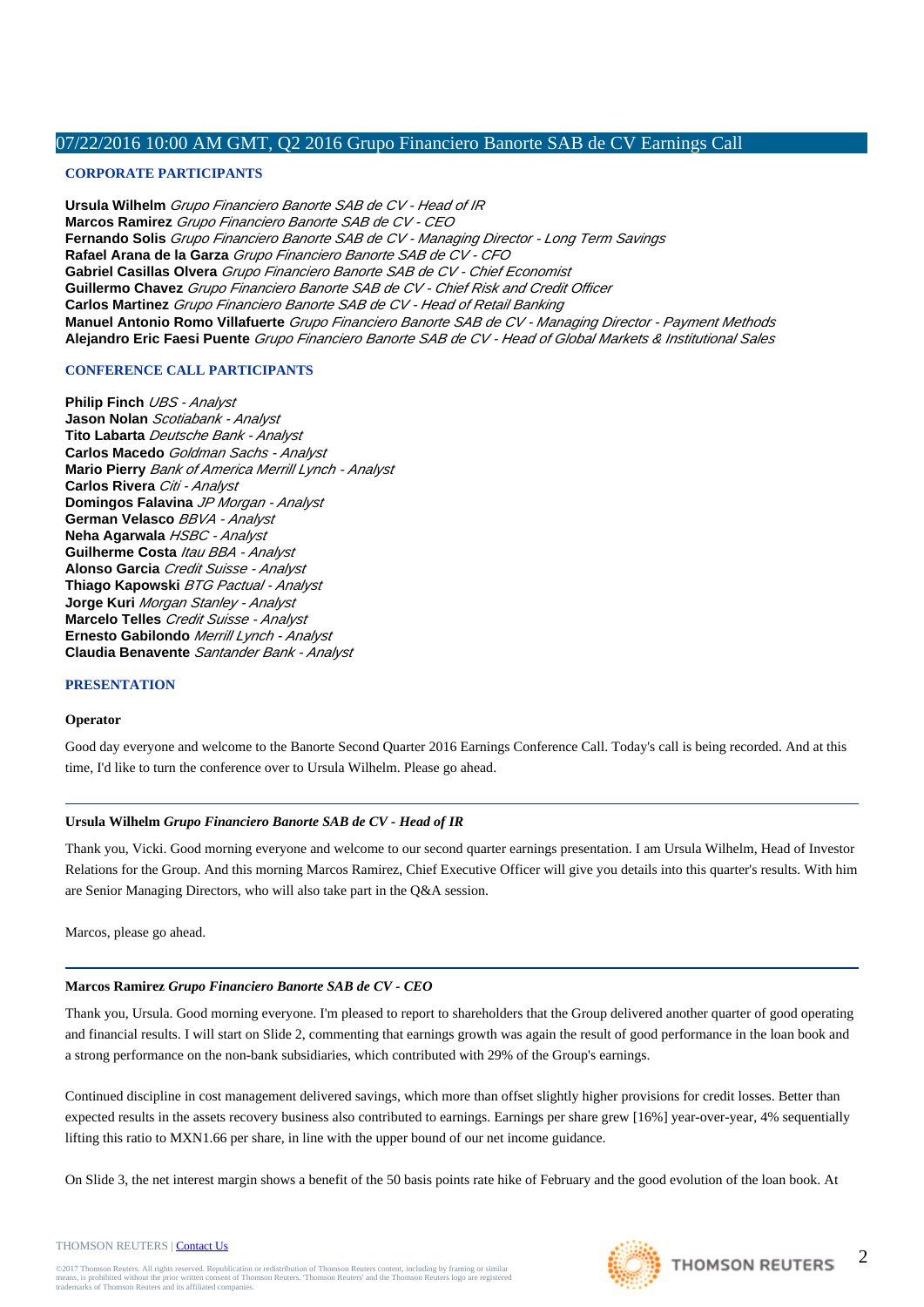the Bank, the interest margin moved up 30 basis points to 4.9% in the first half of the year. In this context, the Group's NIM grew 40 basis points to 4.8%, while for the second quarter, the Group's NIM dropped to 4.5% affected by insurance on the back of claims growing by MXN356 million and a decline of MX912 million in retained premiums, is still reflecting the changes in accounting mythology in life premiums, that took place at the beginning of the year.

You will recall that we advised that higher income from retained premiums recorded in the first quarter will normalize in the months ahead, the decline in retained premiums during the second quarter reflected. The total revenues grew 11% supported of good expansion across all businesses. NII from banking operations grew 13% year-over-year and 3% sequentially is already moving ahead of the loan book and is supported by continued growth in low-cost demand deposits.

NII at the Group of MXN12.6 billion was up 9% annually. Yet this growth was slightly undermined by this lower growth in premiums already described. Service fee grew 10% year-over-year quarterly with good growth rates in all fee categories. In particular, fees from core banking service of MXN2.2 billion were up by 15% annually. Fees from wholesale banking declined 3% to MXN772 million, on lower investment banking and client related activity.

Trading income was MXN771 million, in-line with guidance, as we already taken a defensive position on interest rates. Other income of MXN955 million posted a strong growth of 54% during the quarter. We collect MXN92 million on the sale of assets and better than expected loan collections.

The insurance company posted MXN79 million in income from the implementation of solvency regulation. Also, registered in other income are MXN61 million revenue from operating leases, which used to be accounted for the net interest income.

Moving to expenses on the Slide 5, they total MXN7.5 billion, declining 5% sequentially. Disciplined expense management and savings from personnel reductions support this good trend. Positive operating leverage was achieved during the first half of the year. On the back of revenues growing 11% and expenses only a modest 2%; and the resulting efficiency ratio of 45.6% is 410 basis points lower than last year.

Continuing on loan growth in Slide 6, the trade book expanded 12% annual. We expect to continue growing the loan book to reach our guidance target, with higher growth coming from consumer loans. The NPL ratio remains healthy, but increased 10 basis points to reach 2.3%. This is mainly explained by the typical seasonal deterioration in the consumer books where the new NPL formation peaks in the second quarter and then declines in the following quarters.

Overall, we continue to see a stable behavior [advantages]. On the corporate book, the NPL was up 30 basis points, related to a credit exposure of MXN344 million, which became delinquent during this quarter and for which we made MXN185 million in provisions. Other than this, the credit book remains healthy.

Moving on to slide 7, loan loss provisions were MXN3.5 billion in the quarter, up 27% versus the prior year. This number includes a specific provision of MXN185 million. Also I want to highlight that in the first half of the last year, we had provision reversals of MXN944 million, which compensated the regular provision requirements and therefore the comparative growth rate of 27% is overstated. For the remainder of the year, we expect that cost of risk to remain in the 2.5% level of average loans.

This is one of the three updates we are doing to the guidance. The earlier two are: first, based on our current estimates, we expect the net interest margin to show an expansion of 20 basis points to 40 basis points for the full year. And second, we are narrowing the net income range, bringing up the lower bound to MXN19 billion. So the new range is between MXN19 billion to MXN19.6 billion. These updates shows our strong confidence that we are on track to deliver better financial and operating results in the second half of the year.

Finally, in order to continue with our efforts to be top notch in corporate governance, we'll be calling an extraordinary shareholders meeting in August to propose two amendments to the Financial Groups by-laws. First, we will propose to include that any related pre-acquisitions, which may represent an amount equal or above 5% of GFNORTE's total assets will have to be approved by shareholders. And second, as part of our efforts to improve governance of the Nominations Committee, we will propose to have a majority participation of independent

#### THOMSON REUTERS | [Contact Us](http://financial.thomsonreuters.com/en/contact-us.html)

©2017 Thomson Reuters. All rights reserved. Republication or redistribution of Thomson Reuters content, including by framing or similar<br>means, is prohibited without the prior written consent of Thomson Reuters. "Thomson Re

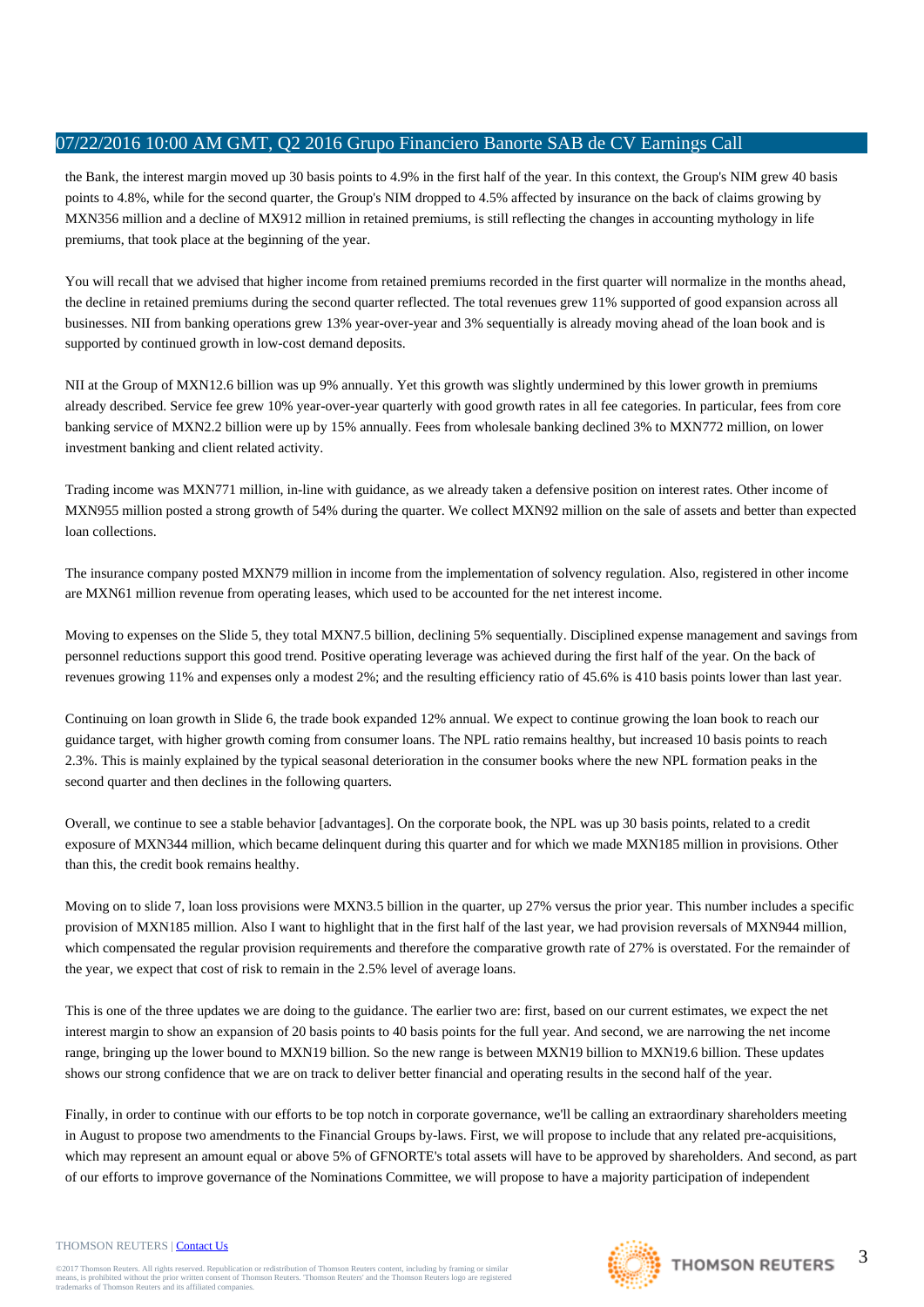members. Additionally, we're working on establishing a formal process to select Board members.

With this, I conclude the main highlights of the quarterly results and now we are ready to take your questions. Thank you very much and good morning.

### **QUESTIONS AND ANSWERS**

### **Operator**

(Operator Instructions) Philip Finch, UBS.

### **Philip Finch** *UBS - Analyst*

Thank you Marcus and congratulations on your solid set of results. A couple of questions from my side please. In terms of your new NIM guidance, can you explain to us what does this incorporate? Does that include the latest policy rate hikes that we saw in June? And going forward, what is your expectation for policy rates for the rest of this year and for 2017?

And the second question is also related to net interest income where you gave breakdowns of the contribution from your insurance and annuity businesses. So we've seen quite a lot of volatility, part of that is clearly explained in the first quarter because of the new insurance Solvency II rules, but if you compare second quarter performance on a year-on-year basis, we still saw a downtrend. Can you elaborate a little bit more what's driving this? And going forward, how do you think we should be forecasting this line? Thank you.

### **Marcos Ramirez** *Grupo Financiero Banorte SAB de CV - CEO*

Thank you. We have two questions here. So the first one, the new NIM guidance, maybe Arana will answer that. And the insurance and the solvency and elaborate a little bit on that Mr. Solis is going to help us, Fernando Solis.

### **Rafael Arana de la Garza** *Grupo Financiero Banorte SAB de CV - CFO*

Yes. Thank you, Philip. This is Rafael Arana. Yes, we see a continued expansion, as you mentioned, and it's very clear on the slides that we provided to you the effect that the new methodology for the insurance company causes on the NIM. The banking NIM that is really what we are really tracking very, very careful and you can compare apples-to-apples, continue to increase 50 basis points from the second quarter of 2015 to the second quarter of 2016.

So that's a continued expansion based upon two things; a continuing better mix that we continue to deliver on the consumer book and also a much better funding cost. We continue to be very, very effective in raising low cost of deposits. The mix continues to be very healthy.

So we continue to really push down the cost of funds and have a much better consumer mix that's providing the banking margin this continued expansion. That's why we are changing the guidance to include -- now to 20 basis points to 40 basis points. We are very confident that the banking book will continue to be a pretty good story and the numbers that you see on the graph that was provided to you guys by Ursula on the net interest margin, you see that big drop from 5% NIM to 4.6% on the second quarter mainly caused by this change in methodology.

Now that if you go and I will pass the second part of the question to Fernando, but first I would like you to go to page 24, if you may, on the report, on the English report and you can clearly see the big impact that is causing this big jump in the first quarter on the insurance margin and then the tendency to normalize on the following quarters, this number. Just to give you a flavor of what I've mentioned on this page, the premium income that is on the first quarter was say MXN6.3 billion and the premium income in the second quarter was MXN2.6 billion. That is much inline of what we expect for normalize.

Remember that a lot of the big accounts and premiums get renewal in the first quarter, so it's not just a change in methodology, also the

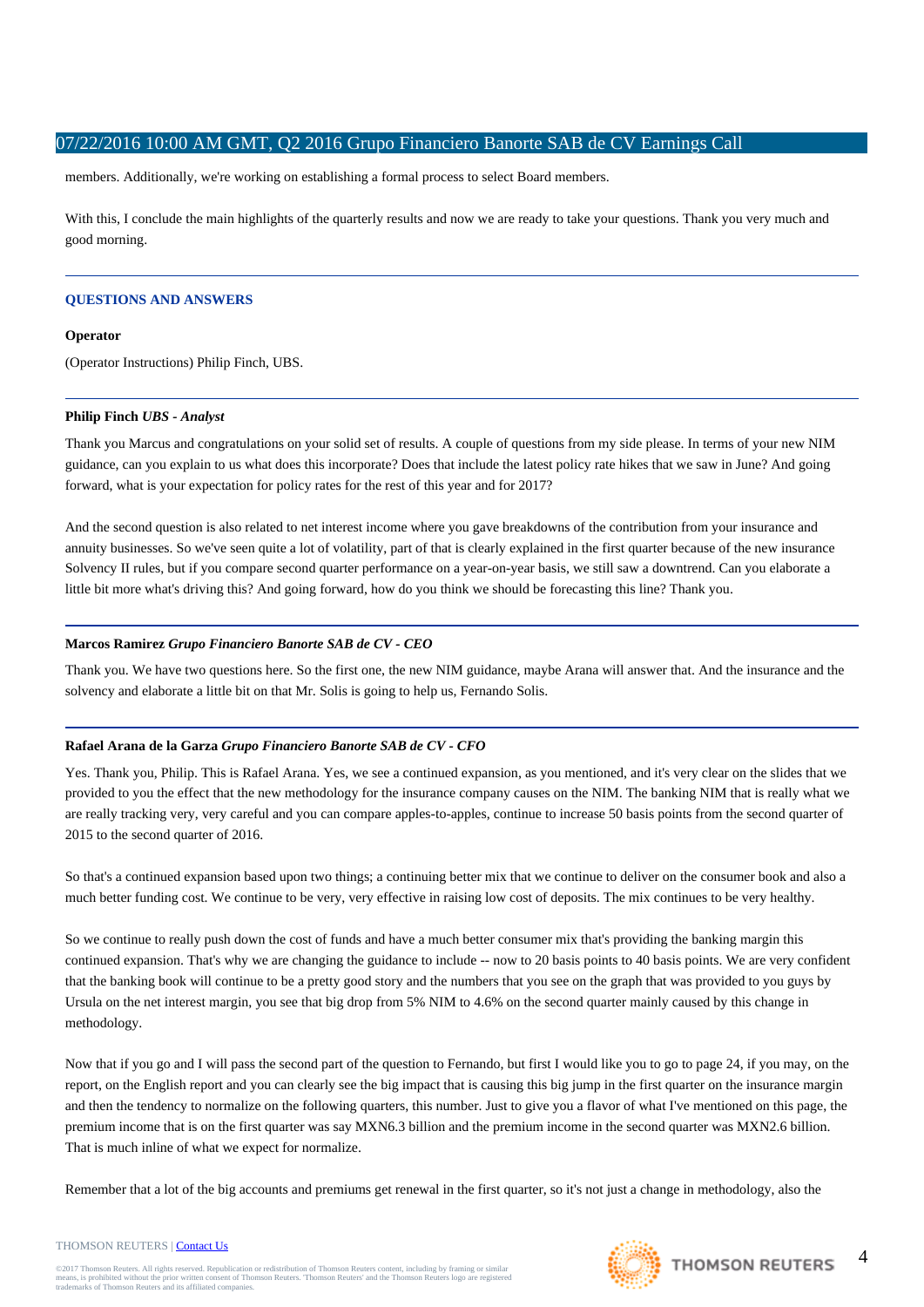seasonality of the way the revenue flows into the Company. But I would like to pass to Fernando, the head of the Insurance Company to provide us with more information about the performance of the Company.

### **Fernando Solis** *Grupo Financiero Banorte SAB de CV - Managing Director - Long Term Savings*

Well, as you mentioned, yes the insurance volatility is going to be something that we will see not only for Seguros Banorte, but for the industry as a whole. Actually, most of the players are struggling with the changes; mainly those players which have a portfolio that hinges more on long-term products in life, that's where most of the volatility comes from.

So a part of our volatility is explained because of that. That's something that was expected and that's why we have a very strong first quarter in terms of premiums and also in terms of net income. Now, in terms of taking into account -- if you take out this volatility, if you look at the insurance results without the new rules, we are mostly on track with what we also have on the guidance.

However, we do have -- also it is something that is seen the industry as a whole, we are experiencing an increment in the loss ratio mainly in car insurance and this is due to three, I would say three reasons. One, there has been a lot of competition, price competition and that means - given the same losses, it means a higher loss ratio. Another explanation for the increment in the loss ratio is that, we are observing more cars being stolen than we'd used to see in the past.

This is just a (inaudible) experiencing 4.5% more robbery than the previous quarter and the previous months. And also we have an effect with respect to the exchange rate, because we were forecasting a lower exchange rate than the one that we are observing and since we repair many of the cars that are facing losses. Then, we are experiencing also some pressure there on the cost side.

Having said these, our forecast is still to keep our guidance -- you remember that we were expecting to increase somewhere 18% to 22% net income. However, I should say that we are more close to the lower bound now than to the upper, but perhaps we're going to be somewhere at 20% if I have to say something now, but we have to be very, very careful in this line of business. We have to implement measures. Hopefully competitors will start to increase prices, because this is something that will not be able to -- many of the players are facing losses and also reductions, important reductions in the profitability.

We are, I should say, perhaps the most resilient player and one of the most profitable [news] of the industry. We do not follow the price war but still we have been experiencing some problems in this line of business. But let me emphasize, I mean we are still keeping our forecast for the year somewhere between 18% to 22% and perhaps the mid forecast would be 20%.

### **Philip Finch** *UBS - Analyst*

Thank you, Fernando. Also Mr. Casillas wants to ask something. Welcome, Casillas.

### **Gabriel Casillas Olvera** *Grupo Financiero Banorte SAB de CV - Chief Economist*

Hi Philip, this is Gabriel Casillas, Chief Economist. I just want to highlight that, already Rafeal Arana mentioned, what is embedded in our new NIM guidance. However on the research department, we do think that the Central Bank of Mexico might hike another 100 basis points in the second half of the year, 50 basis points delivered in September and 50 basis points in December.

And this is mainly because of the change of reaction function of the Central Bank more towards FX rather than to other fundamentals like inflation. So in this context, we are expecting more hikes from Central Bank. However, I want to be clear on this, this is not embedded in the new NIM guidance.

### **Operator**

Jason Nolan, Scotiabank.

### THOMSON REUTERS | [Contact Us](http://financial.thomsonreuters.com/en/contact-us.html)

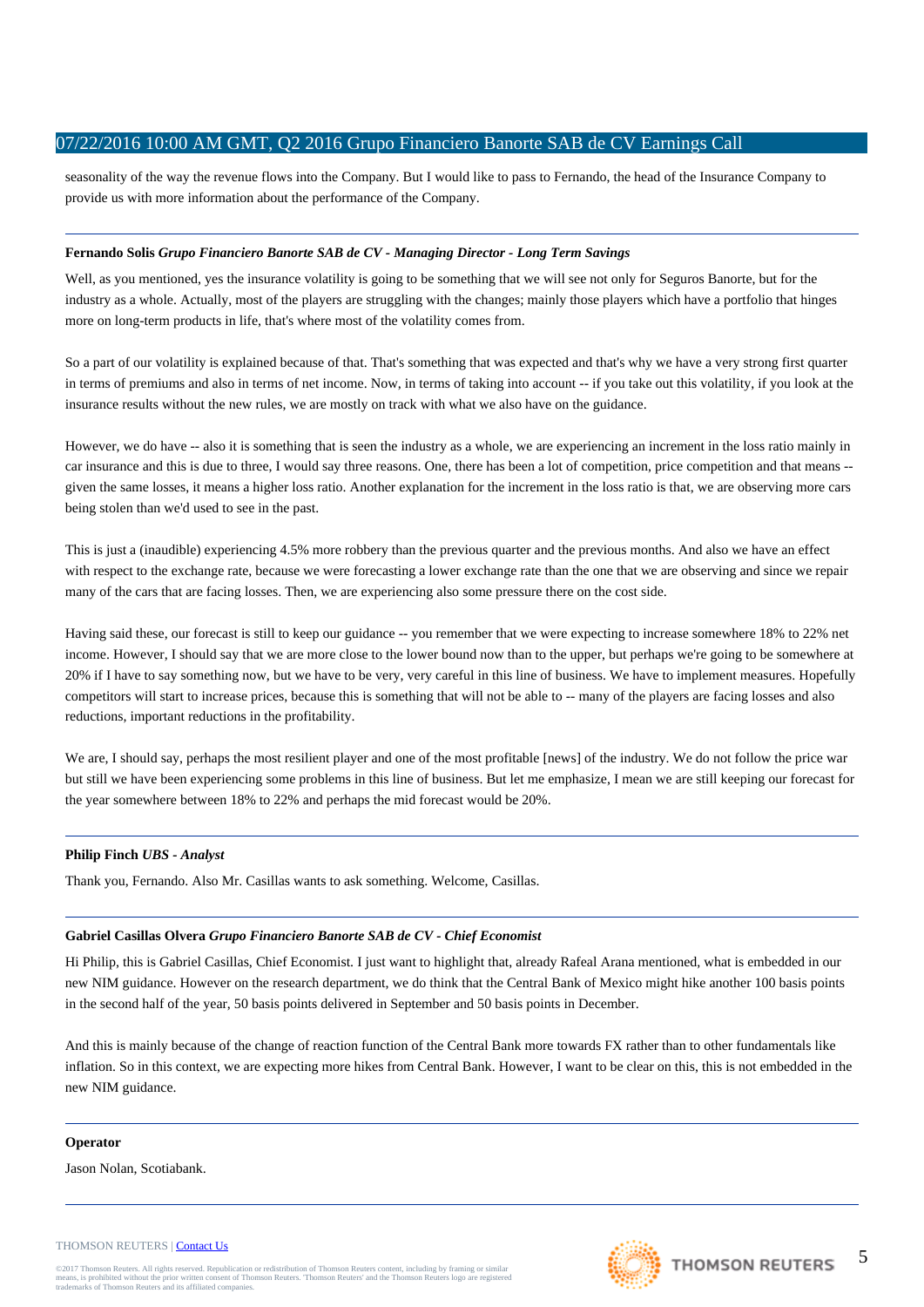### **Jason Nolan** *Scotiabank - Analyst*

Hello, everyone. My first question is related to your efficiency ratio, which showed a material improvement. Can you talk about how sustainable this is, this is an all-time low or the best efficiency level we've seen that I can remember? If you can give us some color on how you expect this to perform going forward particularly with what you just talked about with higher margins? Thank you.

### **Marcos Ramirez** *Grupo Financiero Banorte SAB de CV - CEO*

Yes, it's the all-time low and we want to say something about it. So, thank you for your question and maybe Mr. Arana can help us.

# **Rafael Arana de la Garza** *Grupo Financiero Banorte SAB de CV - CFO*

Thank you. Let's remember that there has been a permanent effort last year. There was a big effort of around MXN1.2 billion in reduction of expenses, 60% were coming from personal expenses reduction and this year, we also announced that MXN500 million reduction in expenses was to be executed in the first quarter. Most of it happened really at the beginning of the year in January.

So we are getting a lot of the benefits of that reduction, that 60% of the MXN500 million were in personnel expenses. And also, there was a reduction in operating expenses mainly that the integration in platforms and the reduction in maintenance were related to the integration in technology is already helping.

We expect that the cost to income ratio to deteriorate a little in the second semester for two reasons. We are (inaudible) a lot the external mobile forces that are mainly on variable compensation and they are starting to deliver extremely good result, as you can see in the SME and in the mortgage book, but you see a quite big expansion also in the auto loans book.

But still even though considering that that will happen because of that, we will increase the selling process on the external mobile forces (inaudible) compensation, is. The cost to income ratio should be around 45% for the full year. So, yes it has been a good improvement in the cost. It will not stay arrears, but it will reach the 45% guidance that we anticipate to you guys in the guidance.

### **Jason Nolan** *Scotiabank - Analyst*

Thank you and maybe for my second question, just on loan loss provisions, you mentioned there was a specific case of a company that was not paying, if you can talk about this, I think you mentioned a MXN185 million, if you can just talk about this exposure and does this mean that you're expecting them to default and should we expect more of these kinds? Is this incorporated in your 2.5% provisions to loans expectation going forward?

### **Rafael Arana de la Garza** *Grupo Financiero Banorte SAB de CV - CFO*

No, it's fully embedded on the 2.5%, the MXN180 million of buildup in provisions about this client in the past. So this is the full provision for the client. So we don't expect more deterioration with this specific client in the coming months and it is fully embedded in the 2.5%.

### **Operator**

Tito Labarta, Deutsche Bank.

### **Tito Labarta** *Deutsche Bank - Analyst*

Hi, good morning and thank you for the call. My question is also on asset quality, more specific on the consumer book. I know you mentioned some seasonality there, but it's a surprise how big the increase was around 80 basis points for both credit cards and payroll loans. So just want to get a little bit more understanding, why it increased so much in the quarter? Anything else other than seasonality, just because it seem quite high just for seasonality and how you see this going forward and any concerns you have on the consumer book? Thank you

# THOMSON REUTERS | [Contact Us](http://financial.thomsonreuters.com/en/contact-us.html)

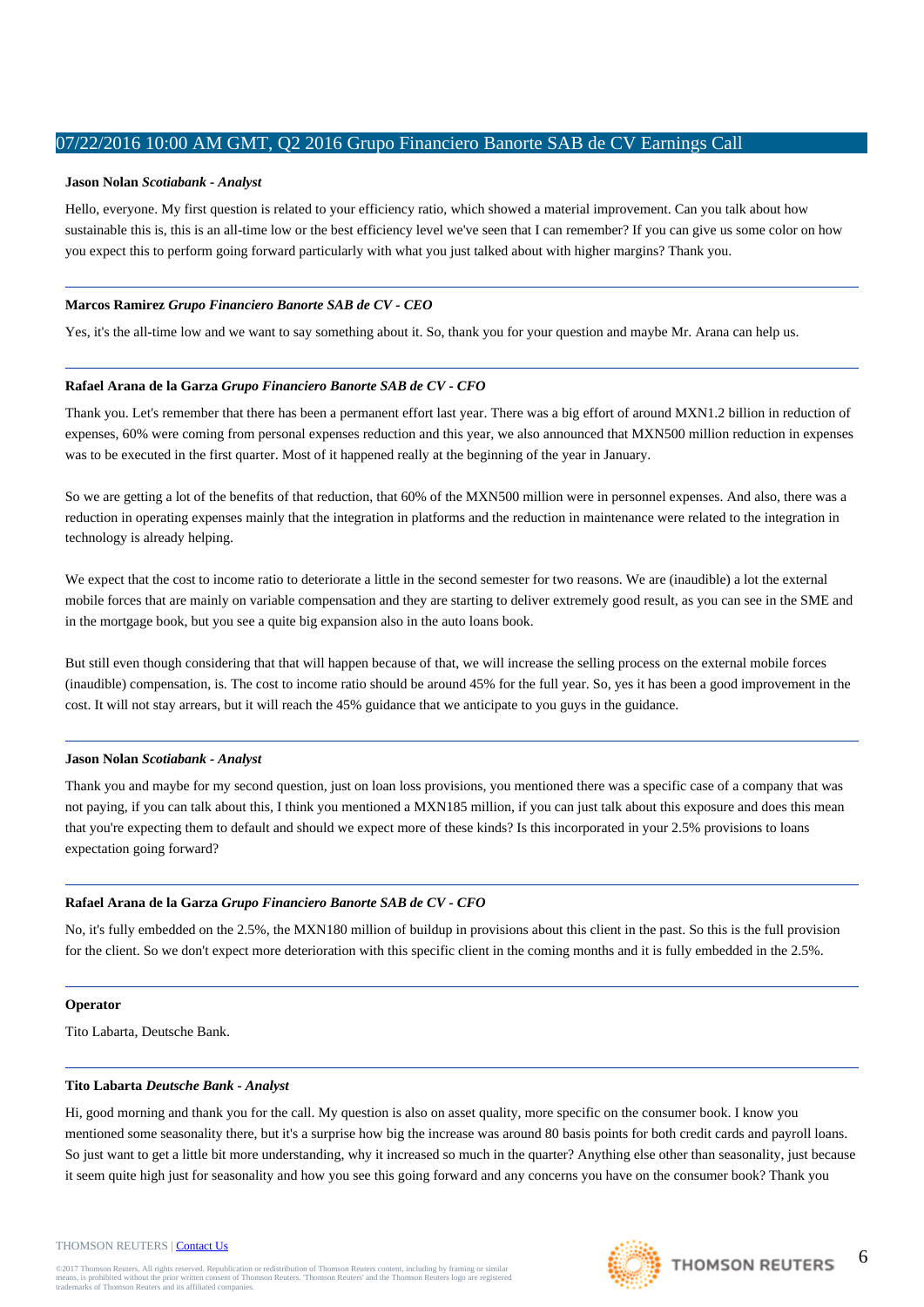### **Marcos Ramirez** *Grupo Financiero Banorte SAB de CV - CEO*

Thank you Tito, I'll start with Rafael but maybe also Mr. Casillas can add something to it.

### **Rafael Arana de la Garza** *Grupo Financiero Banorte SAB de CV - CFO*

Thank you Tito, there's two reasons on the cost, there has been a specific issuer in the payroll business that is causing us deterioration not for the -- that the client [kind of solved them] because there was a movement from clients of that specific issuer that another bank provide them loans and that is creating an additional, I would say, much more risky process on those clients and the collection has been especially difficult in that, we are dealing with that issuer.

I think that will be sorted out in the second quarter, but today that is causing us a deterioration in the portfolio of MXN320 million that has been passing through for the last months. I think that's stopped now and we are starting the recovery phase, everything else on the payroll book, what you will see is -- you will continue to see an expansion on the payroll loan book.

As we speak, we are now putting in all the ATMs, specific offer for [star] origination, payroll loans to a specific clients based upon pre-approved credit lines that are a much more secure way to provide payroll loans to the clients, that's on the payroll loans. Yes, it has been a deterioration basically because one issuer has caused the amount of deterioration that I just mentioned.

On the credit card you have to remember two things, since the Good Friday start in Mexico and usually you get a seasonality that peaks on the second quarter and usually the credit card book moves from [5.5 to 6.5]. What you will see on the coming months and really the big decrease will happen in the fourth quarter.

This number will go below 6% at the end of the year. We are picking up because of the seasonality in the second quarter. We don't see any vintage deterioration on the credit card business. But I would like to pass also to Guillermo Chavez, the Head of the Credit Risk to provide more color on those.

### **Guillermo Chavez** *Grupo Financiero Banorte SAB de CV - Chief Risk and Credit Officer*

I think basically Rafael has mentioned quality issues that have affected our portfolio both in the payroll and credit card. I think they are well identified. They are being taken care of. Our main challenge for the future in those two portfolios is to grow at a reasonable pace, in order to achieve the size of the portfolio that we want to have particularly in those two products.

But as a whole, in the consumer portfolio, we need to increase it as a percentage of our total lending book. We are aiming at that change and there is a tough competition, especially in payroll loans that we need to catch up with our competitors. The bad loans slowed us a little down, but they have been taken care of.

### **Tito Labarta** *Deutsche Bank - Analyst*

So, I guess is it safe to say that maybe you could see some improvements in asset quality by year-end and also are any other segment where you're seeing an increase in competition?

### **Guillermo Chavez** *Grupo Financiero Banorte SAB de CV - Chief Risk and Credit Officer*

Well basically people are looking at car loans. It was a sector that has been dominated by the manufacturer's financial arms. We are now moving there with very good results. Still a small portfolio in relative terms, but we are moving very well and our winner really in the portfolio has been the mortgage loan where we have been gaining a lot of percentage of the total market, with extraordinary good results in terms of behavior, that probably will be the other product where eyes will be looking at during the next month.





#### THOMSON REUTERS | [Contact Us](http://financial.thomsonreuters.com/en/contact-us.html)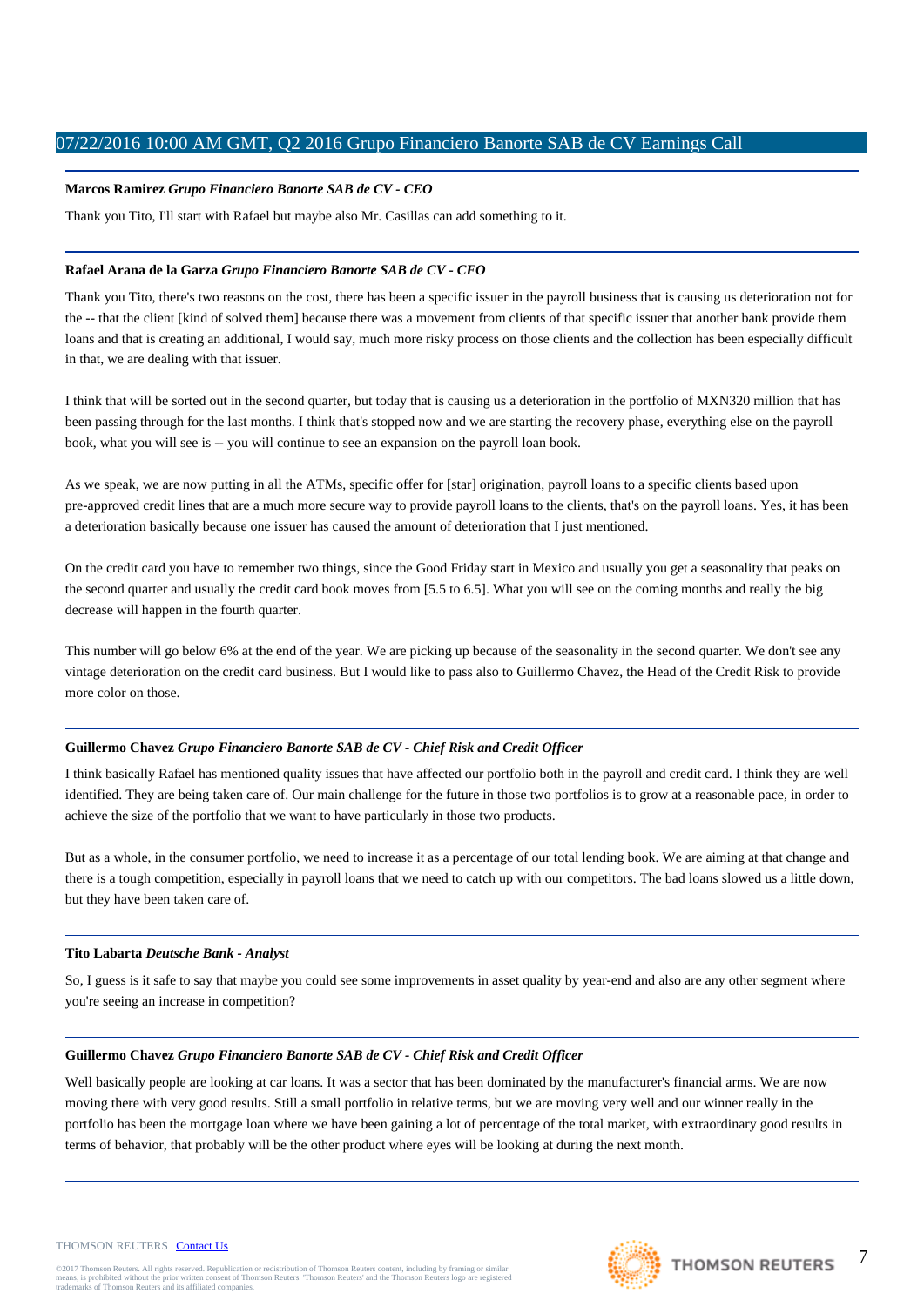### **Rafael Arana de la Garza** *Grupo Financiero Banorte SAB de CV - CFO*

But yes, you will see an improvement on the full year for the credit card portfolio and as Guillermo says, the payroll loan book will continue to grow. We are taking care of this specific issue to sort it out this amount of provisions that we created for the deterioration.

### **Operator**

Guilherme Costa, Itau BBA.

# **Guilherme Costa** *Itau BBA - Analyst*

Good morning, guys. This is Guilherme Costa from Itau BBA. I have two questions. The first one is about the effective tax rate. We saw that you show a small increase in the effective rate in this quarter, but it remains below your guidance, and I want to know, if you expect this to continue increasing in the coming quarters? And my second question is about your trading gains. Could you remind us what is your expectation for a normalized level of trading gains this quarter? I understand that you showed some recovery in this quarter; last quarter, it was really weak, but what is your normalized level for trading gains? Thank you.

# **Marcos Ramirez** *Grupo Financiero Banorte SAB de CV - CEO*

Yes. The tax rate, the new one is around 26% to 28%. And logging to the trading gains -- the normalized situation and the budget is around MXN700 million per quarter, around that.

### **Operator**

Mario Pierry, Bank of America Merrill Lynch.

### **Mario Pierry** *Bank of America Merrill Lynch - Analyst*

Good morning, everybody. Congratulations on the quarter. Let me ask you more of a question on the macro. As you mentioned, maybe there is a chance that the Central Bank increases rates by another 100 basis points second half of this year, we have the uncertainties related to the elections in the US; we have the drop in oil prices. So I'm just trying to get a better feeling from you, how are you seeing the macro environments going into 2017 and what kind of impact that could have on your loan growth and on your asset quality?

### **Marcos Ramirez** *Grupo Financiero Banorte SAB de CV - CEO*

Thank you, Mario. Let me pass the microphone to Gabriel Casillas who is eager to give us some colors about that.

### **Gabriel Casillas Olvera** *Grupo Financiero Banorte SAB de CV - Chief Economist*

Thank you very much Marcos. Mario, well the thing is, honestly, we do see the Mexican fundamentals in very good shape. On the fiscal side, the [Mr. Finance] is doing all the efforts to really get to a balanced budget by 2017. Foreign reserve levels are in good shape. I mean, everything is okay. The problem, as you mentioned, is the volatility that we might observe from the US election.

As you know Donald Trump will be very Mexico specific and we do think that the peso will absorb a lot of this volatility ahead. And in this context, we were saying the Central Bank has changed its reaction function towards the exchange rate, that's why we think the Central Bank will hike. So we're saying 50 basis points in September, 50 basis points in December.

If this is the case, honestly, I mean not in terms of Banorte, but in terms of general credit in Mexico, we don't think it will have a very important impact or aggregate demand. As you know, banking penetration continues to be low. We see it of course as an opportunity. That's something that allows the Central Bank to hike rates with having very limited impact on aggregate demand and loan growth in general. So that's more or less the way we think. Now after the election, November 8, of course we will have a better assessment of what could happen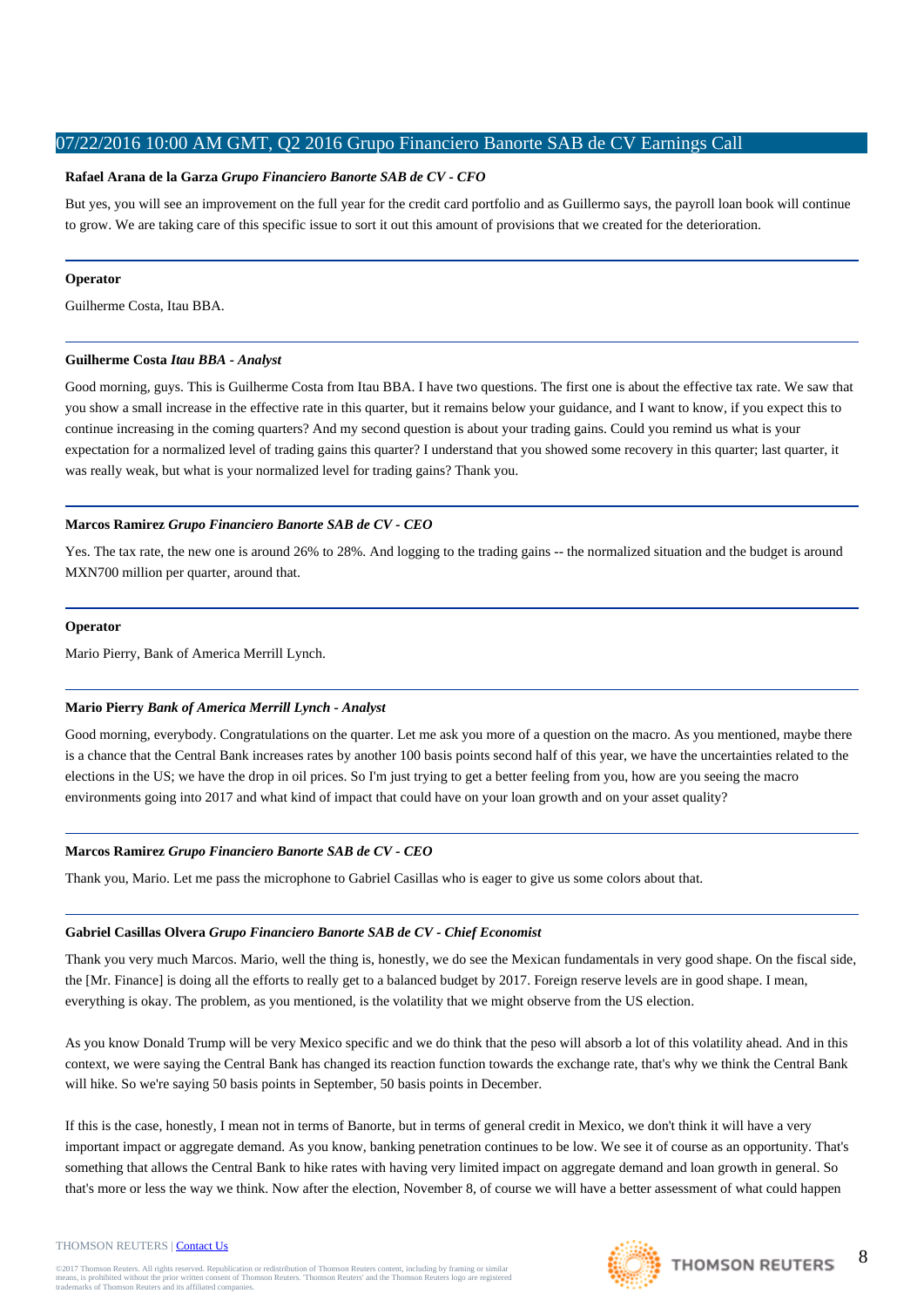with exchange rates and with Central Bank rates in 2017.

# **Rafael Arana de la Garza** *Grupo Financiero Banorte SAB de CV - CFO*

Sorry Mario, I just want to stress one point. The more we move into pre-approved credit, I think we could really manage the growth on the credit quality on a much better terms. We have seen as you saw on the numbers, a continuous expansion, a strong expansion on the corporate business, very good growth on mortgages, good growth in auto loans, in payroll loans and in the commercial lines.

So the range that we gave for the market from 12% to 14% loan growth I think it will be pushed in the high-end and that -- what we have seen will continue for the next year, but on a much better offering for the client because mainly everything will be pre-approved in the way we issue credit in the future.

# **Mario Pierry** *Bank of America Merrill Lynch - Analyst*

If you can just remind us what is your GDP forecast for this year and next year?

# **Marcos Ramirez** *Grupo Financiero Banorte SAB de CV - CEO*

For this year it's 2.3% and for next year it's around 3%.

# **Mario Pierry** *Bank of America Merrill Lynch - Analyst*

Okay, thank you.

### **Operator**

Carlos Macedo, Goldman Sachs.

### **Carlos Macedo** *Goldman Sachs - Analyst*

Maybe to follow up a little bit on what Mario just asked. Your loan guidance for the year is 12% to14%. That does imply a little bit of acceleration from where you ended up the second quarter, but we've seen the government loan balance show growth that's very much lower than that and it's 25% of your loans. I know you're talking about consumer expanding at a faster pace. Even if you get to 20%, it's only 15% of your loans. Where are we going to see the other expansion? Give us some color on the breakdown there. And if indeed the Central Bank, I know you don't see much of an impact of higher rates on aggregate demand or demand for loans and all that. Is there a risk that it will openly asset quality as you price in higher spreads and you grow faster in consumer in what is a very competitive and tight market?

### **Marcos Ramirez** *Grupo Financiero Banorte SAB de CV - CEO*

I would say that yes, as you mentioned government, that there was a big prepayment of one of the federal entities at the end of the quarter. We'll continue to see good demand of the federal government in that piece. But even though if we stay at this level on the federal piece; but you will see now corporate is growing close to 18% on a yearly basis, commercial that was really dormant on that piece and now it's expanding above 10%. SMEs also there was no growth last year, now they're starting to grow and we expect at the end of the year SMEs to be close to 9% to 10%. So that fact that you mentioned even the current book, it's big piece of that. The federal entities group continued to do all the lines that they have with us. It's not on the state and municipality that you see a reduction.

But that has been more than offset because on the corporate lending part, we don't see the big flow of prepayments that we used to have in the last three years so that's why it's really sustaining the growth. And as I mentioned, SMEs mortgage book alpha loans payroll will continue to expand and mainly based upon what we call the pre-approved lines of credit on the consumer. So, we don't see any stress on the [quiet] because of the growth because it's a lot safer to give pre-approved loans that go into the walk-ins or through the open market. So now we see

#### THOMSON REUTERS | [Contact Us](http://financial.thomsonreuters.com/en/contact-us.html)

@2017 Thomson Reuters. All rights reserved. Republication or redistribution of Thomson Reuters content, including by framing or similar<br>means, is prohibited without the prior written consent of Thomson Reuters. 'Thomson Re means, is prohibited without the prior written consent trademarks of Thomson Reuters and its affiliated comp



9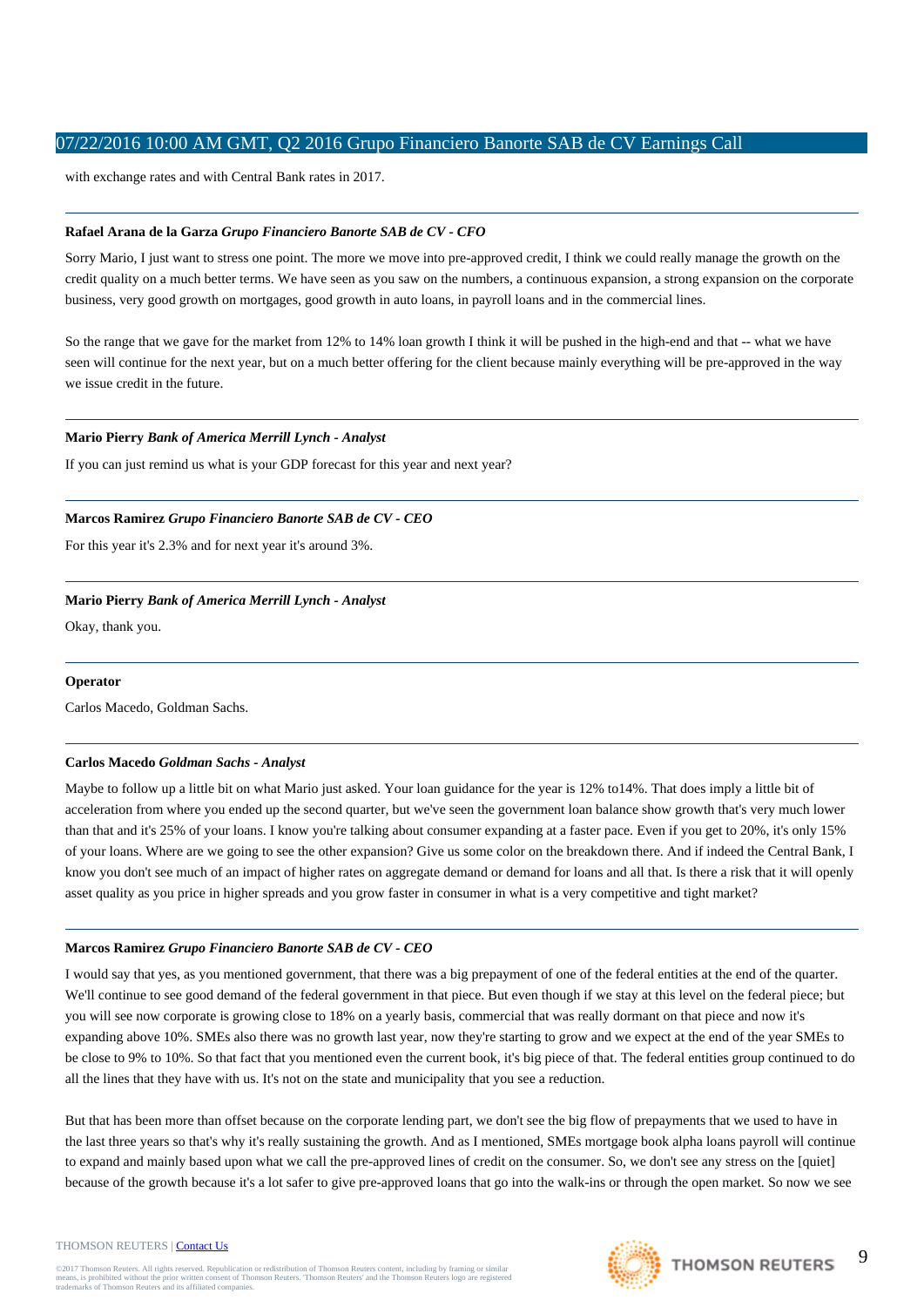a continuous expansion on the loan book, nothing spectacular, but I think the numbers will reach more in the 13% to 14% at the end of the year if you project those numbers and will be quite sound on the quality of the book.

### **Gabriel Casillas Olvera** *Grupo Financiero Banorte SAB de CV - Chief Economist*

It's Gabriel Casillas here. If I may add one thing about when interest rates start to have an impact on asset quality. In general we ran some regressions of the recent past, year 2000 up to now, and honestly rates have to be above 10% Central Bank rates to start affecting asset quality. Now let's assume that because we have been for a long time with very low rates that maybe the new rating which could start hurting asset quality could be maybe 8%, but not less than that really. Honestly, it's going to take a while really for interest rate to start hurting asset quality.

### **Marcos Ramirez** *Grupo Financiero Banorte SAB de CV - CEO*

Sorry, Carlos Martinez wants to chip in and then Carlos will --.

### **Carlos Martinez** *Grupo Financiero Banorte SAB de CV - Head of Retail Banking*

This is Carlo Martinez, Head of Retail Banking and Government. We expect growth in government loans less than 10%. We don't think it's going to be bigger than that. But one thing that is very interesting is that the quality of the loans especially in state and municipality has been increasing so we've been having a better quality than we had a year ago. All our loans have been performing very well and the quality has been improving. Our cost of loans has been lower six months [best]. The reason that we're not growing is because demand is not growing. Said that, we don't have any trouble with any hike in rates. 60% of our loans has been called. Last year we had a very good work with the government so 60% of all the rates are swapped in long term. So, our asset quality is going to continue that way.

### **Carlos Macedo** *Goldman Sachs - Analyst*

Just to understand, the delta from the government loans will grow 10% that will help push the growth to the 13%, 14% level that Rafael said is from the corporate side, right, or the commercial side?

### **Marcos Ramirez** *Grupo Financiero Banorte SAB de CV - CEO*

The corporate and also the mortgage book. Remember the mortgage book and the corporate is really pushing up, payroll loans will be close to 16%, and commercial that has been dragging in the past will be above the 10% on the commercial loans.

### **Operator**

[Thiago Kapowski], Pactual.

### **Thiago Kapowski** *BTG Pactual - Analyst*

The first one is in your non-interest income, we can see the other operating income line very strong this quarter. Just like to get some more color on why this is like this and how we can see this going forward, if this is recurring or not. And the second question, if you could give us an update on your projects on integration of CRM and all of that that could drive insurance sales that would also be great. Thank you.

### **Marcos Ramirez** *Grupo Financiero Banorte SAB de CV - CEO*

On the interest income, Rafael Arana. And also the multichannel architecture and an update on all these, maybe Rafael you can help us here.

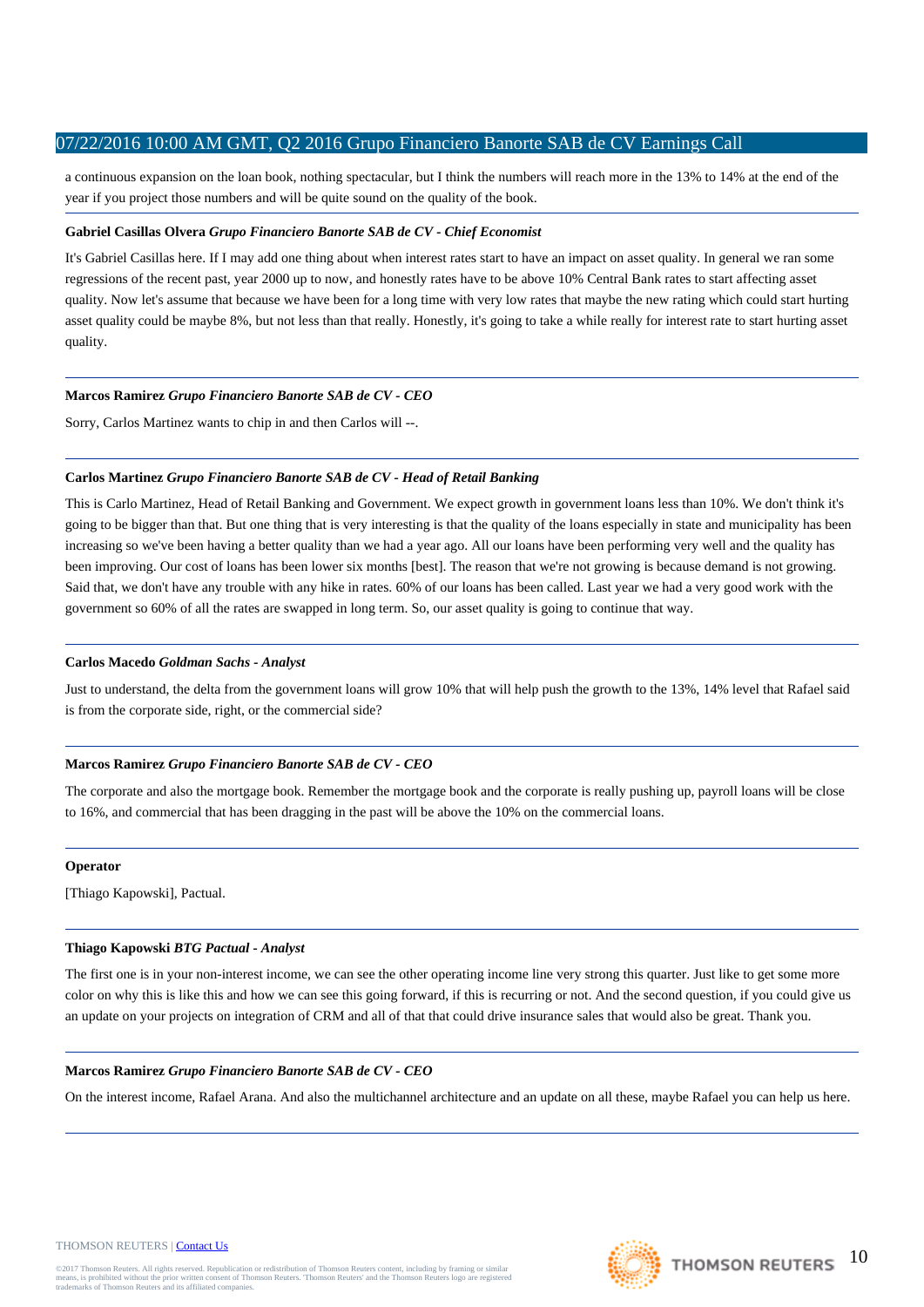### **Rafael Arana de la Garza** *Grupo Financiero Banorte SAB de CV - CFO*

Thank you for the opportunity to clarify this about the other income. If you look at the other income lines on the past two years, that number has been ranged for the full year around MXN3 billion to MXN3.2 billion. In the other income lines, you see very specific recurring earnings that this bank has and has been for many years going back in time is that the recovery unit really is performing extremely well this year and we have been anticipating some of the recovery and collections. Maybe for the full year this number will be no more than MXN3.4 million, MXN3.5 million really in line with where we have been in past years. But we have been really accelerating a lot of the recoveries because in the Northeast that we used to have I would say many assets, you're ceding there because when the crisis in the US happened in 2008, a lot of these developments were really on a non-performing basis standing still.

And since the last eight months we have seen a lot of activity from US buyers because of the depreciation of the peso coming back and buying actively those units. So, we are recovering a lot of those big developments that were just standing still in the past. The other parties, remember that in other income we also record all the recoveries that we effectively do on this year, but are really marked on past years that are provisions that we can free up because of the recoveries that we can really execute in this year. So, I would say the recovery unit is actively working on this and we have experienced extremely good year in recovery unit studies mainly our recurring earnings for us as you can see as I mentioned on the past two years and there were two lines that we're incorporating in this other income because of change in methodology.

One has to do with insurance and annuities MXN79 million and another big piece for the semester was also because of a change in methodology and it's going to be recurring the same as the insurance that is there the leasing piece. Why? It was recorded in the margin, now it's recorded in other income because of a change in methodology that was for the quarter MXN61 million, but for the full year it's close to MXN135 million. So, I would say that this will be a part of a very recurring set of earnings that we have seen in the past. We have accelerating the recovery unit of Solida and we have experienced extremely good numbers on that. Instead of the MXN3.2 billion that was to be the budget for the full year that usually is the number that we have on that, I think we can move that number around MXN3.5 billion for the full year.

On the other part on the CRM, I think we are extremely pleased of the results of what has been going on especially on the pre-approved and on the launching of the campaigns to the branch managers and to the units. And as we speak, we start this week really selling -- not selling on the 7,000 ATMs. Basically we started with the credit cards and increasing lines of pre-approved clients and also referrals from mortgages and alpha loans and in the next week, we will start selling basic insurance life and also start origination pre-approved loans on the payroll side. So, we are very pleased. We expect a pickup in the loan growth especially on the payroll book, also and increasing the lines of the credit cards. And in insurance, I think we will deliver good numbers to catch up on the basic life insurance products.

### **Operator**

Carlos Rivera, Citi.

### **Carlos Rivera** *Citi - Analyst*

My first one is related to your consumer loan portfolio, which is growing nicely and we're seeing the benefit in the NII of course. However within that portfolio, credit card seems to be lagging, they were flat quarter-over-quarter and I know that the system is also growing slowly there. But just wanted to get your thoughts if you think that we can expect a pickup in credit cards in the second half and if you still have as a target to get market share there? And my second question is a follow-up on asset quality specifically about the guidance for loan loss provisions, just wondering about the reason for the increase. You mentioned already two specific reasons. One, the particular case that made you book MXN185 million provisions; the other one related to payroll loans to a specific issuer. But just wondering if there is anything else that deteriorated in your mind when you revised up the provision for loan loss provision in the guidance? Thank you very much.

### THOMSON REUTERS | [Contact Us](http://financial.thomsonreuters.com/en/contact-us.html)

©2017 Thomson Reuters. All rights reserved. Republication or redistribution of Thomson Reuters content, including by framing or similar<br>means, is prohibited without the prior written consent of Thomson Reuters. "Thomson Re

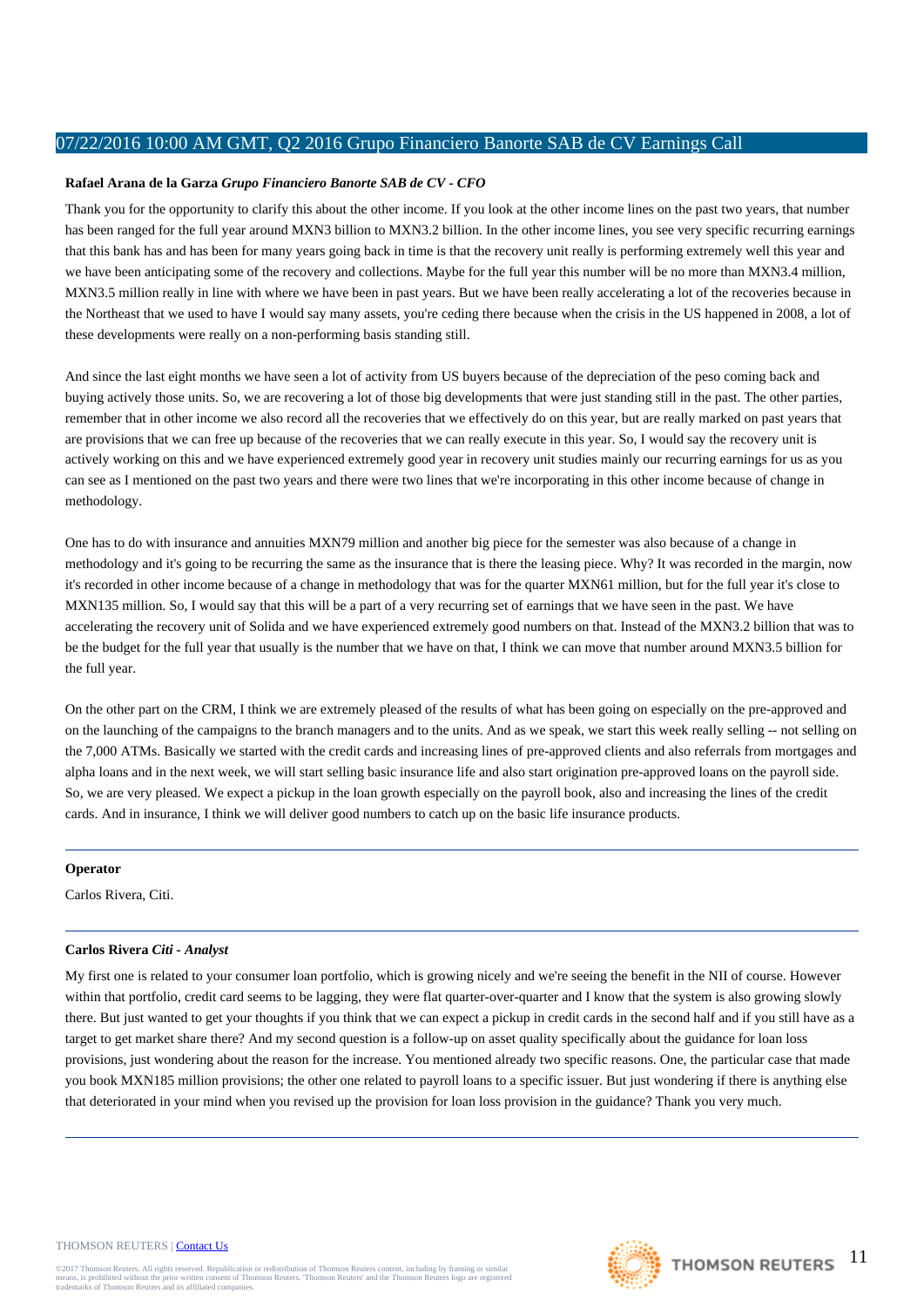### **Marcos Ramirez** *Grupo Financiero Banorte SAB de CV - CEO*

We can start with Manuel Romo with the consumer loans and the credit card.

### **Manuel Antonio Romo Villafuerte** *Grupo Financiero Banorte SAB de CV - Managing Director - Payment Methods*

This is Manuel Romo, Carlos. What we are seeing in the market although the internal consumption started strongly during the first quarter of the year, second quarter became a little bit softer and so the usage of the credit cards, as you were saying, across all issuers and all market is softening up. However, this is becoming more evident in the build-up of the portfolio because of changing behavior in certain segments of the cardholders to become more transactors to [divulge] less money. So what we are seeing in the market is that sales are growing much faster than the portfolio build-up. In our case specifically we are increasing, as we have mentioned in this call, several portfolio strategies that are different than in the past because it's more targeted and with more channels. So in that sense, we expect to have a pickup in the build-up of the portfolio during the third and fourth quarter of this year.

We have also been very aggressive in open market commercial efforts. We launched in the second quarter of this year a new cashback product that we think is going to break the market and really make it something very attractive to new consumers in the mass market. As well as we are reinforcing our external sales force to address specifically pre-approved customers that we know they want the card, the relationship, and that's a huge potential of the bank. We keep working on good co-branded deals, we keep looking for good co-branded deals and to make our processes simpler not to use a credit card. That's why our guidance or our outlook for the build-up of the portfolio and the growth of the portfolio should be between 10% and 14% around that level towards the end of the year although we see that the market this trend that I mentioned at the beginning of this is we don't see a major change for the end of the year.

### **Marcos Ramirez** *Grupo Financiero Banorte SAB de CV - CEO*

And maybe Ursula can give some color on the (inaudible) quality.

### **Ursula Wilhelm** *Grupo Financiero Banorte SAB de CV - Head of IR*

On the guidance increase for cost of risk moving it to 2.5%, basically it's an increase of 10 basis points and we increased it because we see overall higher growth in the loan books as compared to last year. So basically not a deterioration that we expect, but it's more related to provisions that will have to be made as the loan book grows in the second semester of the year.

### **Operator**

Domingos Falavina, JP Morgan.

### **Domingos Falavina** *JP Morgan - Analyst*

I'm having a bit of a confusion towards the net interest margins [mentioned] I think in the beginning of the call. I'm looking at the page here when we look more at the bank and indeed the NIMs expanded pretty well when we look at year-on-year. But even if we adjust for the insurance if we look sequentially, they didn't and given that Mexico hiked the rate more in December and pretty more maturely in February, what's the margin expansion? So, I just wanted to understand what's your view either a delayed effect or why exactly we didn't see a sequential more mature increase.

### **Marcos Ramirez** *Grupo Financiero Banorte SAB de CV - CEO*

I think it's part of the lag effect. But if you look at really what the average reference rates for that year on the first quarter was 3.9% and then moving to second quarter to 4.1%. So, you see that on average the reference rate has been slowly moving and that's the lagging effect that you see. So, we don't see really. I think that it will continue to expand, that's why we are moving the guidance up on that and the banking book will continue to expand nicely. As we mentioned, it's a matter of the mix, but also the cost of funds are reaching record lows for the bank so that will continue to accelerate in the third and the fourth quarter. I think we have to concentrate on the banking book and the

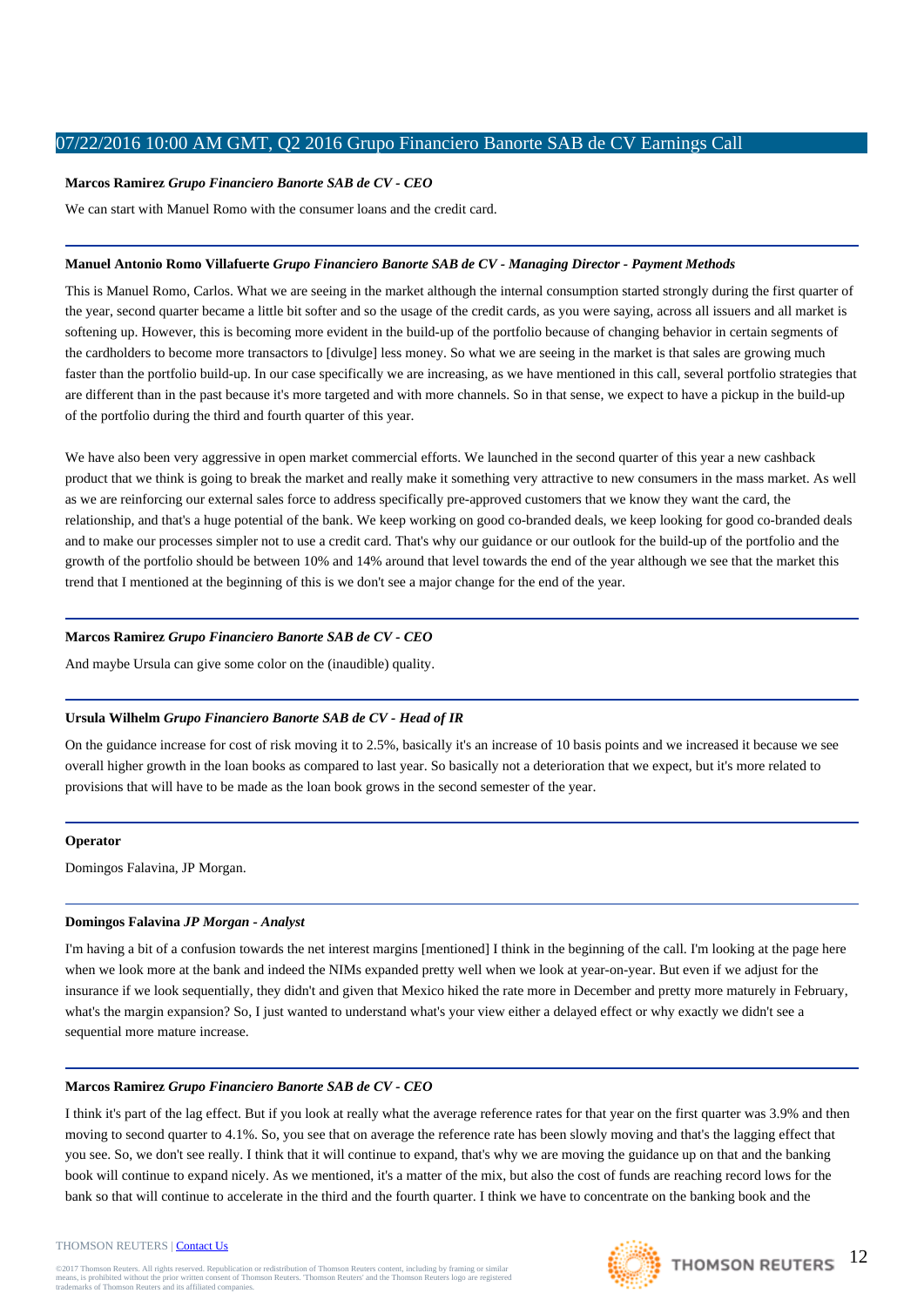banking book because what Fernando mentioned at the beginning, there would be a lot of volatility on that but you will see a pretty good nice expansion on the banking book in the following quarters.

### **Domingos Falavina** *JP Morgan - Analyst*

Let me ask you just an additional one. You mentioned you were expecting 100 basis points increase throughout the end of the year. What would be the NIM expansion guidance if you had zero Mexico adjustments from now up to the end of the year?

### **Ursula Wilhelm** *Grupo Financiero Banorte SAB de CV - Head of IR*

It's the one that we provided, Domingos. The 20 basis points to 40 basis points NIM expansion is just the guidance that already contemplates the hike of December, February, and June. And as Gabriel was very specific when he gave his expectations for policy rates for the next few months, his expectations are not part of the guidance.

### **Operator**

Neha Agarwala, HSBC.

### **Neha Agarwala** *HSBC - Analyst*

The first is on the provisions. You created a specific provision for this quarter, could you tell us which sector does that corporate belong to if not the name of the corporate? The second is on the target mix of the loan book. What is the ideal mix that you are targeting if you can give us a rough idea on that? And the third one is on the US subsidiary, if we could get some estimates on how big is the subsidiary in US in terms of assets, loans, equity? And how is the sale of that, did you find any potential buyers or how is the process going in that front? Thank you so much.

### **Marcos Ramirez** *Grupo Financiero Banorte SAB de CV - CEO*

Ursula is going to help us in the corporate provisions and then Rafael.

### **Ursula Wilhelm** *Grupo Financiero Banorte SAB de CV - Head of IR*

We cannot disclose the borrower because of banking security. What I can tell you is that through the year there have been a lot of concerns from investors on oil related exposure. So, what I can tell you is that just the loan is not related to the oil sector. With regards to the growth, we already mentioned earlier that our aim is to increase the consumer book in the overall share of the portfolio and that's what we have been working on and that is our medium-term goal. And regarding the bank in the US, we don't have any news to update to the market so when we have something, then we will announce it.

### **Neha Agarwala** *HSBC - Analyst*

Can we get an estimate on the size of the bank? I really couldn't find the data on the assets or loan book or equity. Could we have that data if possible?

### **Rafael Arana de la Garza** *Grupo Financiero Banorte SAB de CV - CFO*

When we talk about the size usually speaking about exactly what because we release on the information the numbers for the [IMB]. I would say that for this year in peso we expect that bank to provide us around MXN360 million of net income and the size of the capital base, as you can see in the report, is close to MXN400 million including the goodwill. That's the capital base of the bank.

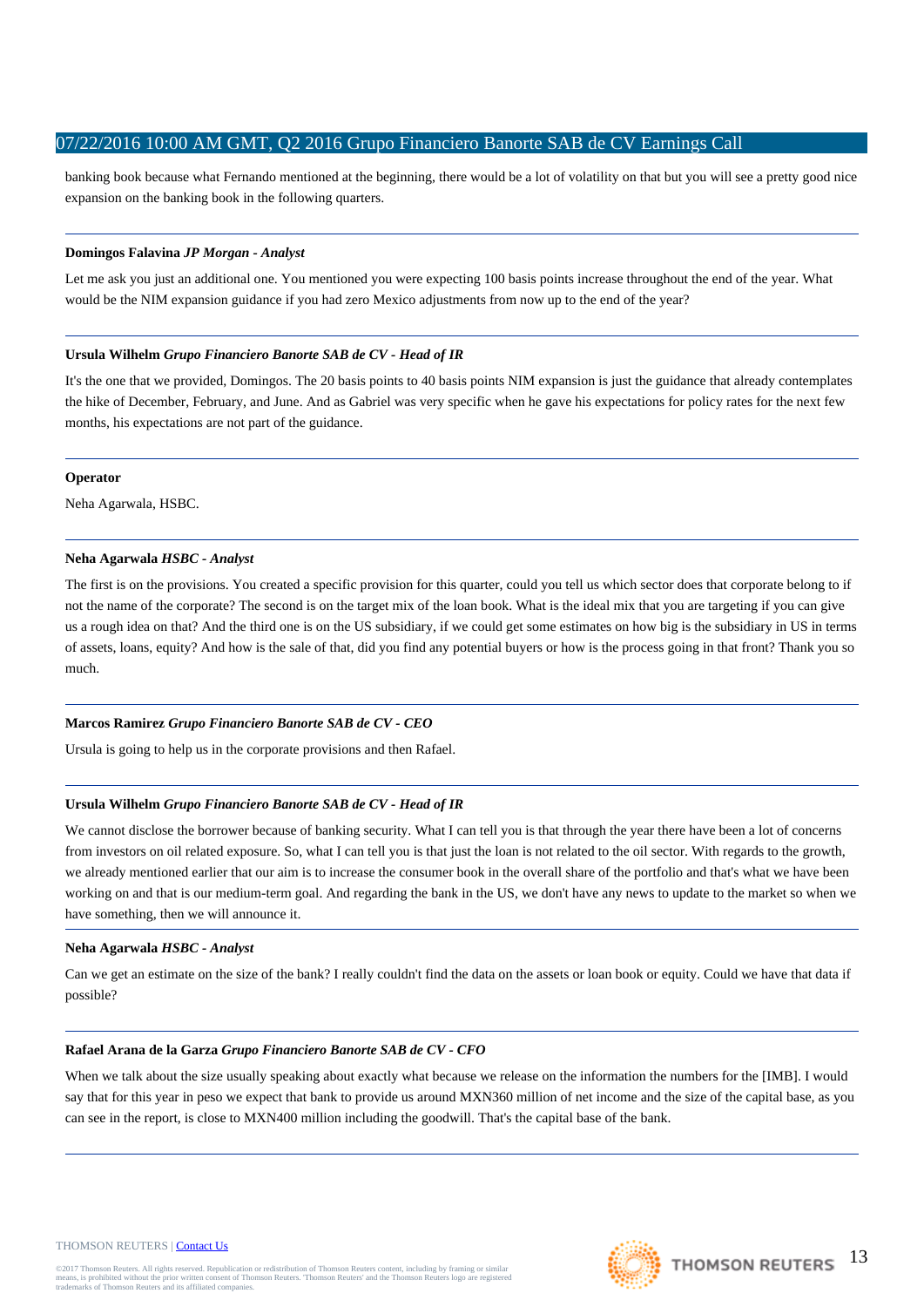### **Ursula Wilhelm** *Grupo Financiero Banorte SAB de CV - Head of IR*

And the loan book is MXN1.2 billion.

### **Operator**

German Velasco, BBVA.

### **German Velasco** *BBVA - Analyst*

The first one is with regards to the new credit card loss provisions methodology. We saw the first impact in this quarter, but can you tell us what can we expect for the coming quarters after this change? And the second question is regarding the SME's portfolio, we have already seen an improvement in this portfolio both in loan book expansion and also in the NPL ratio. You have already said that we can expect this portfolio to increase between 9% and 10% at the end of the year. What can we expect about the NPL ratio of the SME's portfolio? Thank you.

### **Rafael Arana de la Garza** *Grupo Financiero Banorte SAB de CV - CFO*

About the change of methodology, can you help us out?

# **Ursula Wilhelm** *Grupo Financiero Banorte SAB de CV - Head of IR*

Basically on the provisions for credit cards, yes, the new methodology was enforced as of April. So as you can see in the quarterly release, we mentioned that we made a charge to the equity of MXN660 million based on the additional reserves that the stock of the credit card portfolio required because of the new methodology. Going forward we don't really expect any major impact. Now probably the overall cost of risk of the credit card of the origination might increase a little bit, but it's already embedded in the guidance and we don't expect to see any volatility because of this.

# **German Velasco** *BBVA - Analyst*

The second question is how will you see the SME's improvement on the NPL ratio?

### **Marcos Ramirez** *Grupo Financiero Banorte SAB de CV - CEO*

The SMEs, as you mentioned, the NPLs are really performing extremely well. As you can see, it's at record level lows providing even a strong relief on the budget that we had for the provisions. So it's performing much better than expected and it's because the retail guys completely revamped the process along with the credit team. So we have a strong predictive models that are fully in effect now. And also all the security measures concerning the avoidance of fraud, that is something that it can be present on this market is fully taken into account on the new process.

So we are very pleased and as you know, if you look at the growth in deposits and fees for the SMEs, not just for the loan book, it is providing us close to 20% growth in the deposit side. So it's becoming, again, one of the strong terms of growth for Banorte.

### **German Velasco** *BBVA - Analyst*

Okay, thank you. And with regards to the NPL ratio, can we expect this to decrease?

#### THOMSON REUTERS | [Contact Us](http://financial.thomsonreuters.com/en/contact-us.html)

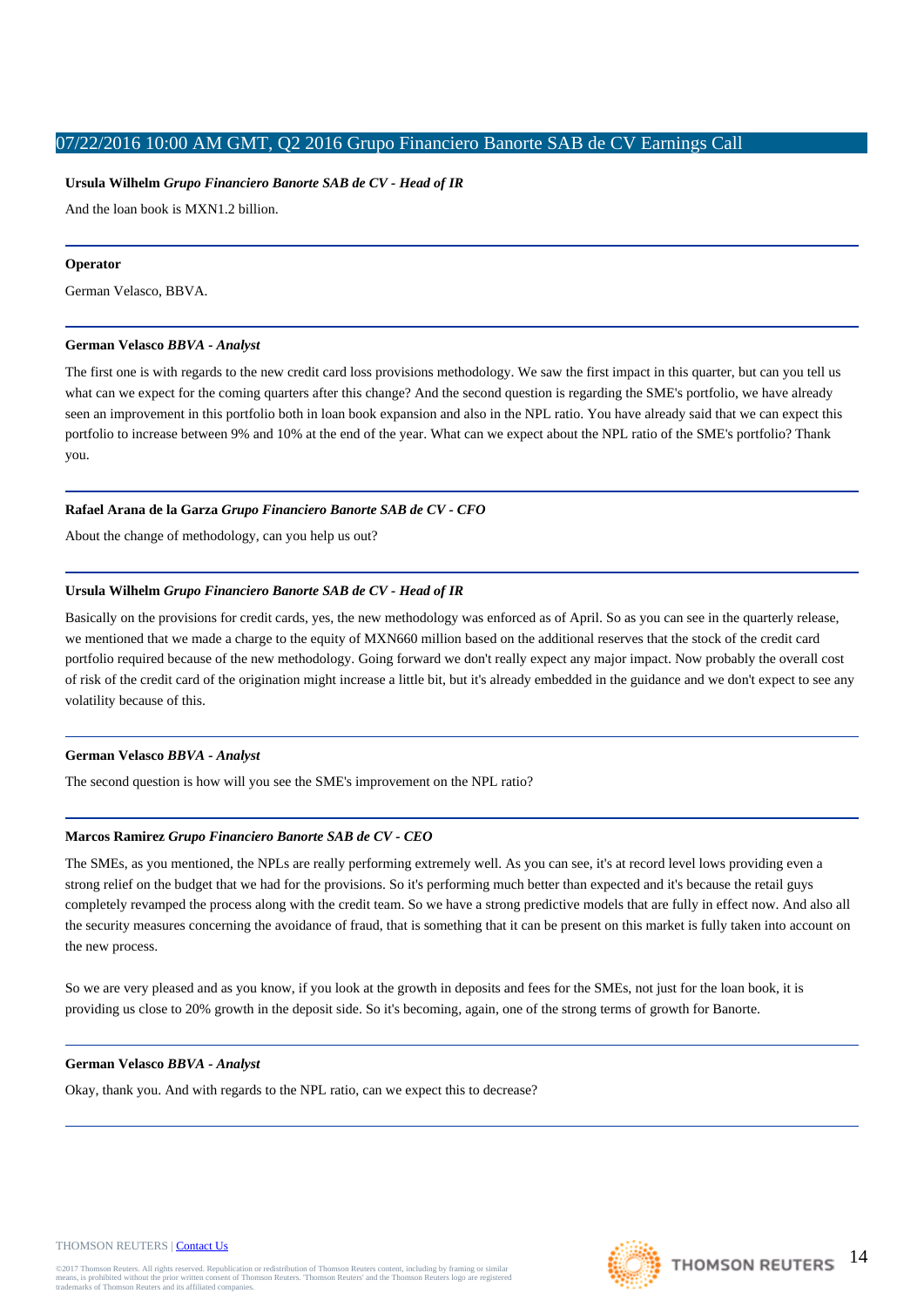### **Rafael Arana de la Garza** *Grupo Financiero Banorte SAB de CV - CFO*

Yes, it will stay. No I think, it will continue to decrease and the new (inaudible) are performing at a really -- numbers well below the 4% in NPLs.

### **German Velasco** *BBVA - Analyst*

Below the 4%?

**Rafael Arana de la Garza** *Grupo Financiero Banorte SAB de CV - CFO*

Yes.

### **Operator**

Alonso Garcia with Credit Suisse.

### **Marcelo Telles** *Credit Suisse - Analyst*

Hi, good morning everyone. This is Marcelo Telles from Credit Suisse here. I have two questions. One a little bit more specific and then a more broader one. We saw the NII on your Repo operations coming down quite sharply so that probably your NII growth would have looked even better than what it did in the quarter, if it was not for the decline in your Repo NII. I think it was almost like MXN200 million quarter-over-quarter. So what drove that decline? I mean, are you are scaling down your repo operations or there was really -- like what was the cause of potential margin compression there?

And my second question is more in terms of your 2020 targets. Where do you stand on that right now? Is this something really achievable for you? Are you comfortable you can get there at some point? If you can elaborate on that, that will be great, thank you.

### **Marcos Ramirez** *Grupo Financiero Banorte SAB de CV - CEO*

Thank you Marcelo. I will start with the second one. Yes, the 2020 is quite a challenge, but it is -- by the way 20 quarters from here today 2020 and we are down the first one and down the second one, so it's less 18 quarters and we are comfortable that we will achieve this goal. We're very happy and we're on track to go there. And the first one, the specific one about the NII and the Repo operations, I will ask Alejandro Faesi to give us some color about that. Alejandro, please.

### **Alejandro Eric Faesi Puente** *Grupo Financiero Banorte SAB de CV - Head of Global Markets & Institutional Sales*

Yes. Thank you, Marcos. The NII was affected by the rate hikes that happened first in February as we know and then in June. What happened in the second one was that, it was expected, it was already priced in like 30 basis points out of the 50 basis points that actually happened. What we expect going forward is to stabilize this.

We see, going forward, the curve fairly priced so that the cost of funding is now [revalued] correctly in terms of what we expect of the cost of funding basically related to the TA and the overnight funding going forward. I actually expect, as a trader, the hikes to be slightly different than Gabriel. I expect to be 25 basis points in August and 25 basis points in September and then 25 basis points when the Fed's hike. That I think will occur in December. So I see like 75 basis points for the full year.

And as I said, I think the curve is fairly priced with this. The US curve by the way is not that correctly priced, it has only like 10 basis points or 12 basis points and I think will happen more than this. So the NII, I think, will stabilize in the next quarters going forward as the repo rate going forward is more predictable.

#### THOMSON REUTERS | [Contact Us](http://financial.thomsonreuters.com/en/contact-us.html)

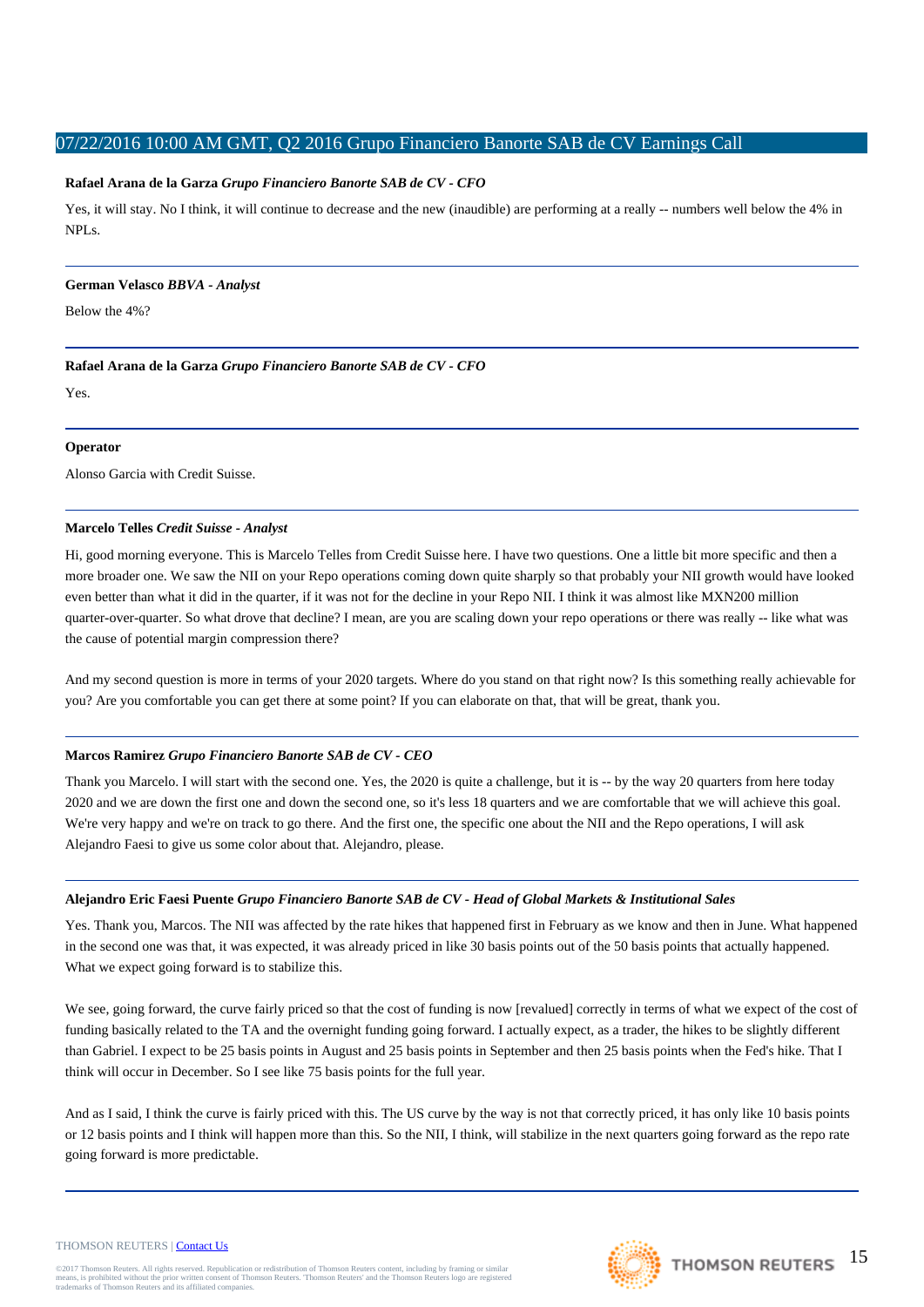### **Alonso Garcia** *Credit Suisse - Analyst*

Perfect. And if you allow me just a follow-up on my second question, the 2020 guidance. If you were to, just to try to decompose and see how you're going to get to the 20%. I mean, is it still the case that it is going to be primarily driven by efficiency. I mean you had a remarkable performance on your operating expenses this quarter.

Is this the type of thing that we're probably going to continue to see let's say, next year for instance, and you could get quite a bit of operating leverage in that regard or there is like predict a lot of -- like I'm gaining a lot of market share, volume driven. Just to try to understand what's going to drive that? Thank you.

### **Marcos Ramirez** *Grupo Financiero Banorte SAB de CV - CEO*

Yes Marcelo, Rafael has some numbers here in front of us and we will give you some numbers here.

### **Rafael Arana de la Garza** *Grupo Financiero Banorte SAB de CV - CFO*

Yes. As we've mentioned, we budget on the plan for the 2020. As Marcos says, on the first two quarters we are right on track for reaching the 2020. The efficiency ratio will continue to go down to reach the 2020. But we are expecting the expense ratio to be inflation plus 70 basis points to 100 basis points, that's the numbers that we budget for the model.

The loan book, we don't see extremely, I would say, accelerated expansion. We modeled the book from 13% to 14% on the coming years where we see a continuous expansion and we're already reaching those numbers is on the insurance business, the pension business also the cross-sell ratio, the cross-sell ratio that is being achieved in the first two quarters is providing us with a bit lift on the revenue.

So I would say the key drivers will continue to be very reasonable in expenses, very control expense line. The subsidiaries will continue to grow at a very high pace if that's the case. The new channels are coming alive now and for the first time in the history of the bank the next budget will accommodate, that is going to start to happen in October, will accommodate the new channels distribution capabilities of the Bank.

So that will add to the cross-sell ratio that we expect. So we are not implying a planned, I would say, accelerated growth in any of the lines. We see nice continued expansion on the mix to reach to 18% to 19% on the consumer book. Overall loan growth of 13% to 14%. Good growth in the subsidiaries continues good growth on the subsidiaries and the key element is really is cross-sell ratio.

### **Operator**

Jorge Kuri, Morgan Stanley.

### **Jorge Kuri** *Morgan Stanley - Analyst*

Let me ask the question about asset quality in a different way. Is it possible that maybe you're growing too fast that -- and again, I mean I think that six months ago or 12 months ago, the expectation was for the economy to grow faster. And I think all banks accelerated credit with the confidence that that what's going to play out and clearly growth has disappointed. While it hasn't been bad, it certainly has been below expectations. And so, is it possible that what's happening here is that you are growing maybe faster than you should.

If I look at your loan growth versus GDP, you're growing four times GDP, which obviously seems like an unsustainable level and bad debt formation increased in the first quarter, increased again in the second quarter, you're pointing out to one-time item here, one-time item there, but when you add those along a six month period, maybe there is more than that. Your NII on a risk-adjusted basis is growing 7% for the first half of this year, whereas your loan book is growing at 12% so that's obviously dilutive to return on the assets. So, is there a risk that maybe what happens is that you'll start slowing down from here as you realize that maybe indeed you're growing too fast?

#### THOMSON REUTERS | [Contact Us](http://financial.thomsonreuters.com/en/contact-us.html)

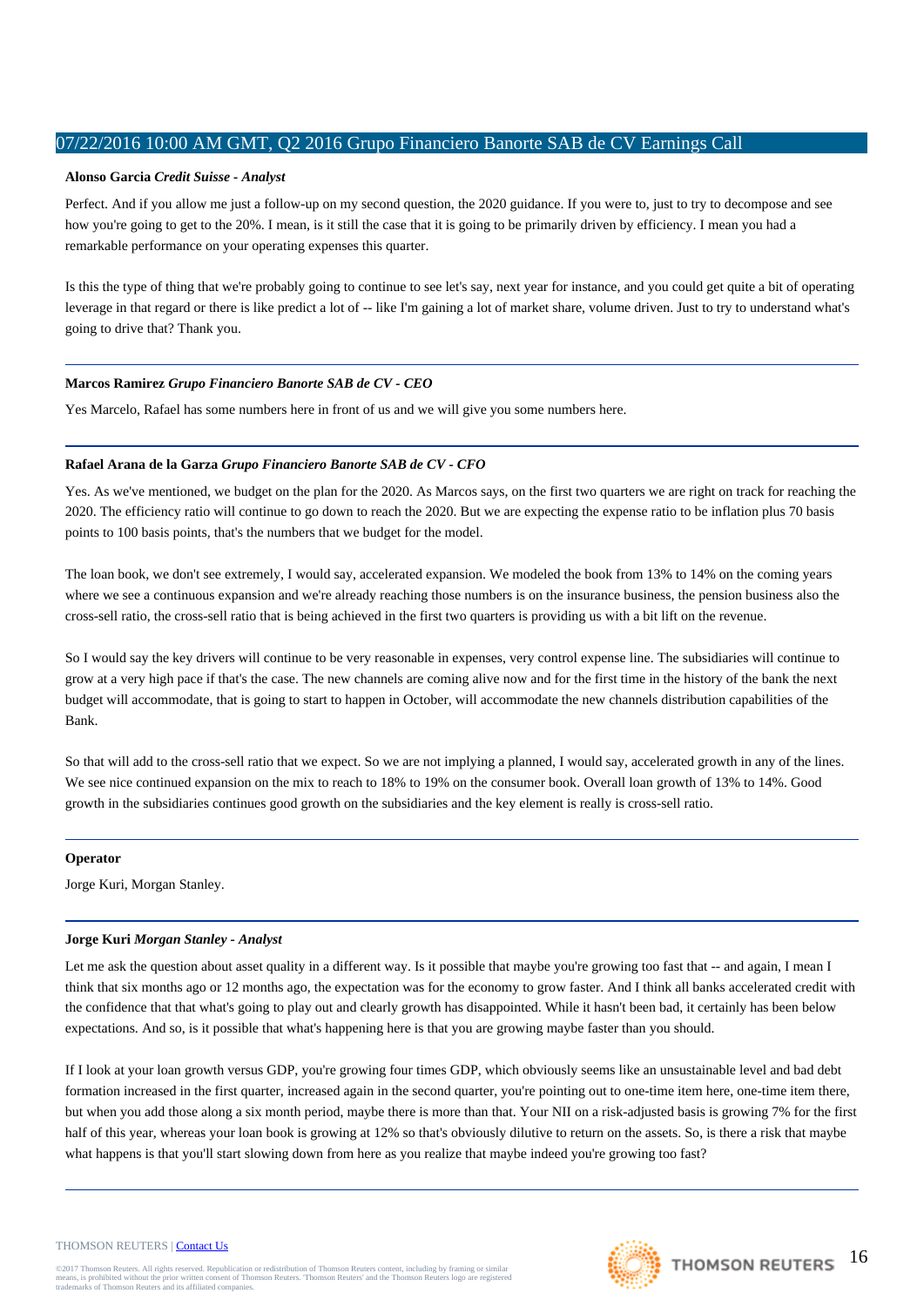### **Marcos Ramirez** *Grupo Financiero Banorte SAB de CV - CEO*

Thank you Jorge. Rafael is going to give out some color for your question.

### **Rafael Arana de la Garza** *Grupo Financiero Banorte SAB de CV - CFO*

I think to really look at the GDP to loan growth, if you see historically in Mexico that number doesn't really follow very well the -- I think it's much more for economies that they have a much more high credit penetration than the one in Mexico. I think the way we are looking at the potential of growth is really on our own customer base. We are not looking in the open market to achieve those level of growth.

When we incorporate 120 bankers from the commercial side last year to be fully operational this year, it is because we really see the opportunity to increase the relationship that we already have with the current clients that the bank has and the same happens in the consumer.

When we see growth in the payroll loans around 15%, it's because the penetration that we have on the base, on the payroll loan is still quite low. To look at numbers of 20% potential penetration, when we can really reach around 40% of penetration in the payroll loan that give us the necessary room to grow and achieve the numbers that we see on the 2020.

When we see the deterioration and I agree with you, it's because a specific issuer, as I mentioned, in the payroll. We don't see on the credit card, nothing wrong on the vintages that we see. It is basically the seasonality that we experience every single year. So that's why when we budget the plan for the 2020, 13% loan growth is, to be honest, nothing out of the box, when you see the history of the loan growth that has been achieved in Mexico and especially in Banorte, it's even less than some numbers in the past year.

So we are very confident that we can achieve those level of growth with the right track on the models and a very good example of that is what is happening on SME's. SME's with the new revamp with the new models are really providing extremely good numbers on the NPL formation and also on the mortgage book.

The mortgage book is also a clear example of what I mentioned. We are moving a lot more on the payroll to really be fully pre-approved, that's the ones we're going to be delivering to the market. So even if those clients have the payroll with us for X amount of months or years, now everything has to be pre-approved. So that will also help us to really level up any pickup on the book.

I think 13% is very achievable, is a reasonable growth and we are not even contemplating the hike of the [3%] GDP expansion that Gabriel is mentioning for achieving that growth. We are really staying at the numbers of 2.4% to 2.6% GDP growth for the coming years. So that's our view on that part. If we see anything really going sour on the vintages, immediately we will go and tell the market, well we have seen some pick up. This specific issuer in the payroll is creating a big number on the hike on the NPL, yes, because it's about MXN300 million effect. But that has to be sorted out in the next two quarters.

# **Jorge Kuri** *Morgan Stanley - Analyst*

Let me ask a second question, I appreciate the details on your response. The second question is a little bit more short-term. Are you seeing post the second quarter, any change in the indicators of economic activity from your side demand for credit from corporates, from SMEs, from consumers, any change in the level of confidence that you're hearing or sensing from your client as the US elections are closer and the consequences of the outcomes of that election, depreciation of the currency, uncertainty globally, is there anything third quarter versus second quarter that is changing in your sense of the confidence on the growth that both corporates and consumers sense?

### **Marcos Ramirez** *Grupo Financiero Banorte SAB de CV - CEO*

Jorge, this is Marcos Ramirez. It's funny because everything you're reading in the papers and everything you hear is that there is a lot and - and will come a lot of volatility. But (inaudible) we have this strong pipeline and we take a look every day and weekly and the pipeline is increasing, it's amazing but we have a lot of clients asking for early money and we have -- the strong answer is that the pipeline is getting

#### THOMSON REUTERS | [Contact Us](http://financial.thomsonreuters.com/en/contact-us.html)

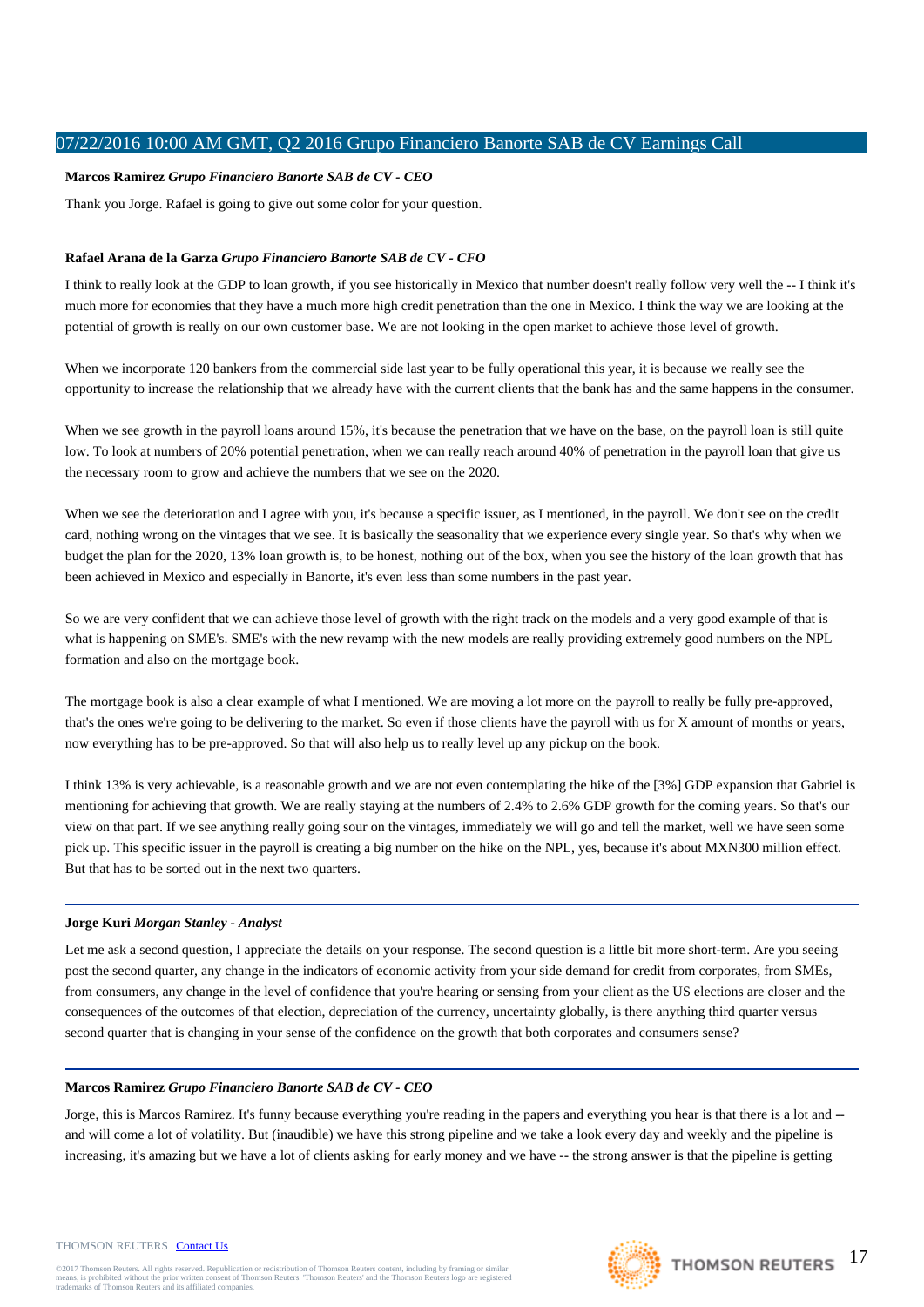stronger. So everybody is talking about that but so far we don't see any changes in conduct of our clients.

### **Rafael Arana de la Garza** *Grupo Financiero Banorte SAB de CV - CFO*

One metric that we follow very closely and we can immediately see that is on payroll. We continue to see employment quite strong in Mexico. We don't see any numbers on the payroll, because we can follow when we have more than 5 million payroll accounts, it's easy for us to see if there is some layoff that is out of the normal, when we see the number of deposit as we do on those accounts, not till today we haven't seen that.

We continue to see the consumer, as Manuel says, performing quite nicely, the balances are growing, are lagging a little bit about the consumption, but these numbers will cut short in the coming quarter. So now we are very vigilant about what you mentioned and we have the tools now to really be aware of anything that happens, especially on the payroll. That is where we start to see every time the first signs that the economy is reducing its expansion or the level of growth.

# **Gabriel Casillas Olvera** *Grupo Financiero Banorte SAB de CV - Chief Economist*

Probably the answer is already too detailed, but I would like to add something. It's Gabriel Casillas. I mean there are three things why in general, not in terms of Banorte, why we think that credit definitely grows differently than GDP in the short run. One is the cycle that already Rafael mentioned. If you take a look to short-term correlation between GDP and credit, you'll see that it's very low, but we haven't had too many cycles because really -- already this really banking credit cycle started in year 2000. But that's very important to highlight.

The second one about the labor market, and already Rafael mention something, but one important thing to highlight is that, if you take a look to GDP and formal employment, that as you know commercial banks as us aim a lot to the formal labor market. With The Labor Market Reform, what we have seen is that, before the approval in 2012, a formal employment and GDP grew more or less at the same pace. After the approval of The Labor Market Reform, actually we have seen a formal employment increasing at a much higher pace.

Half of that is new jobs, in our view and half of that is formalization of a lot of semi-formal jobs that were in an outsourced fashion, they didn't have an -- afford a pension fund, they didn't have a payroll account. They did have perhaps a checking account, but not a payroll account. So in this context, these are shaped a lot for commercial banks to increase that despite, of course as Rafael mentioned, we are more focused on our own clients.

And the third one and I think it's important, as you know we have seen some divergences between measurements of GDP from the aggregate demand side and from the aggregate supply side. As of last year, the official one that is on the aggregate supply was 2.5% and the aggregate demand also from INEGI grew 4.1%. So you have [1.6% points of difference]. Out of those 1.6%, is we point out this to INEGI last year. We have been working together and 0.8% of those 1.6% are coming from the rates of oil, since oil productions has declined and oil prices too (inaudible) is left. So that might not be something of underestimations.

However the other 0.8% seems to be coming from an over estimation of the trade deficit. So in this context, now we can explain better while last year and part of this year, we have seen very good numbers on the aggregate demand such as retail sales, car sales and on the other hand, we have seen GDP actually not so nice.

Next week as you know INEGI will release second quarter GDP for Mexico, in the first quarter we grew 2.6%. Probably next week, the Mexican economy will post a 2.1% in the second quarter, but this in our view has nothing to, as Marcos was saying, with Trump or with any sort of confidence and reduction, these have to do a lot with government spending cut backs. So sorry, to give you such a long answer but I think it is very important.

### **Jorge Kuri** *Morgan Stanley - Analyst*

Thank you. I appreciate the detailed response and I guess it's good to hear, thank you.

### THOMSON REUTERS | [Contact Us](http://financial.thomsonreuters.com/en/contact-us.html)

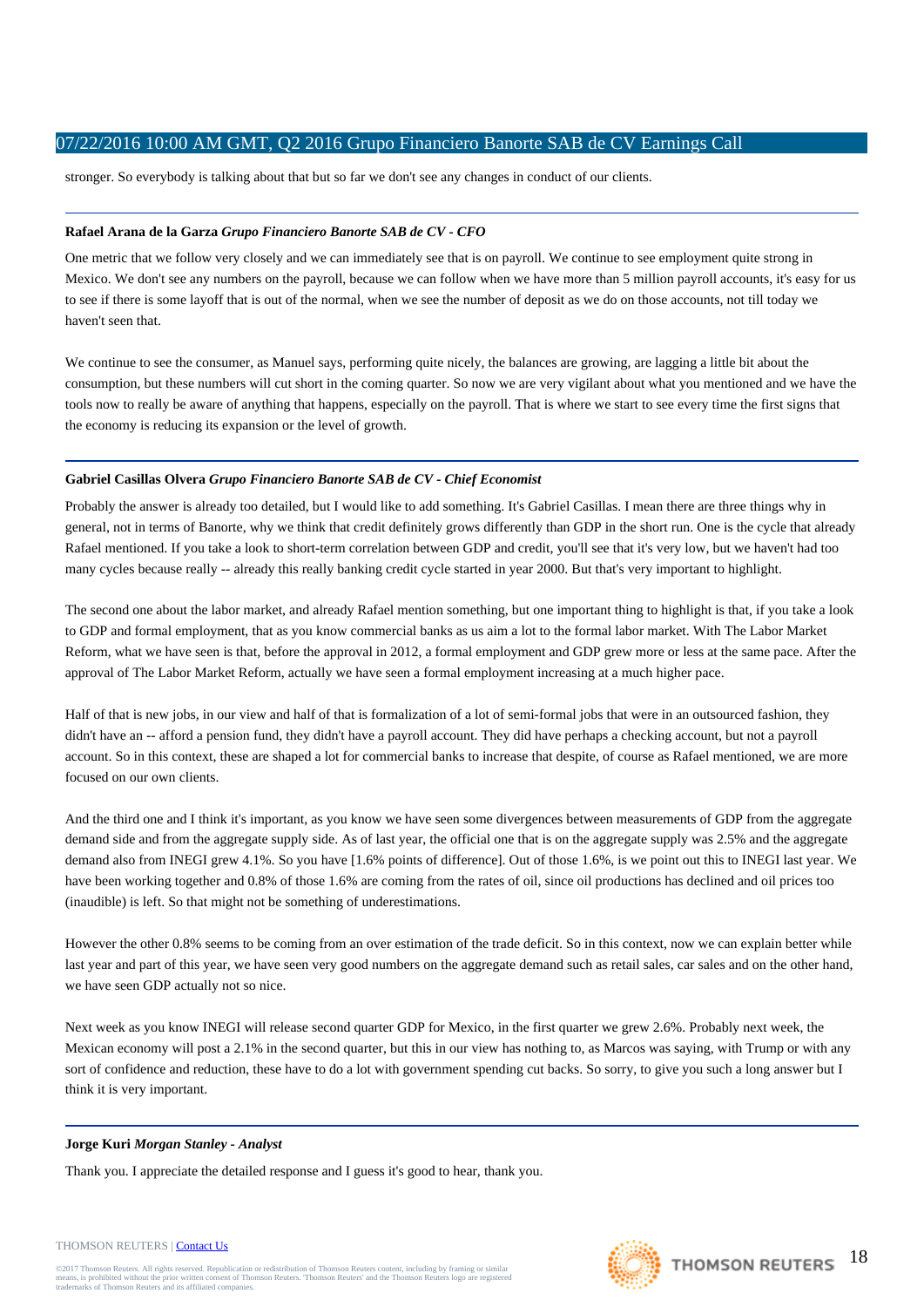### **Operator**

Ernesto Gabilondo, Merrill Lynch.

### **Ernesto Gabilondo** *Merrill Lynch - Analyst*

Hi, good morning. Thanks for taking my questions. I will appreciate if you can give us some update on the potential sale of your US banking operations. When can we expect it to happen? Thank you.

### **Marcos Ramirez** *Grupo Financiero Banorte SAB de CV - CEO*

Thank you Ernesto. We have nothing yet, so we have nothing to declare. Sorry, thank you.

### **Operator**

(Operator Instructions) Claudia Benavente, Santander Bank.

### **Claudia Benavente** *Santander Bank - Analyst*

Hi, I just was hoping to -- if you can give us an update on the stage at which, if the consolidation of the Credit Bureau since the approval of the financial reform. I haven't heard any more. So I was wondering if you can currently access to information of all the financial institutions.

### **Marcos Ramirez** *Grupo Financiero Banorte SAB de CV - CEO*

Carlos?

### **Carlos Martinez** *Grupo Financiero Banorte SAB de CV - Head of Retail Banking*

Yes, well there has been a lot of debate on how the Credit Bureaus are working. We have the largest one by far that is owned on a majority basis by the banks and the (inaudible) that is just a nice intend to have a competition within the Credit Bureaus. The Antitrust Commission has put a lot of guidelines so that any bureau can be accessed and we can and people can get information for both of them.

We think that in the future we can expect maybe one or two large players in the market that are not currently present in Mexico to try to start their operations here. And I think in the next year we will see a big transformation regarding the players, the owners and how they interact with each other in the information they provide to the banks and to the public.

### **Claudia Benavente** *Santander Bank - Analyst*

But just to round up, for instance, currently with the current credit bureaus that you have, can you access financial information (inaudible) or any other financial institution, not a bank?

### **Carlos Martinez** *Grupo Financiero Banorte SAB de CV - Head of Retail Banking*

Sorry I cannot hear. Can you get close --

### **Claudia Benavente** *Santander Bank - Analyst*

Sure. I was just wondering if you currently can access the information of other kind of financial institutions, not only the banks.

#### THOMSON REUTERS | [Contact Us](http://financial.thomsonreuters.com/en/contact-us.html)